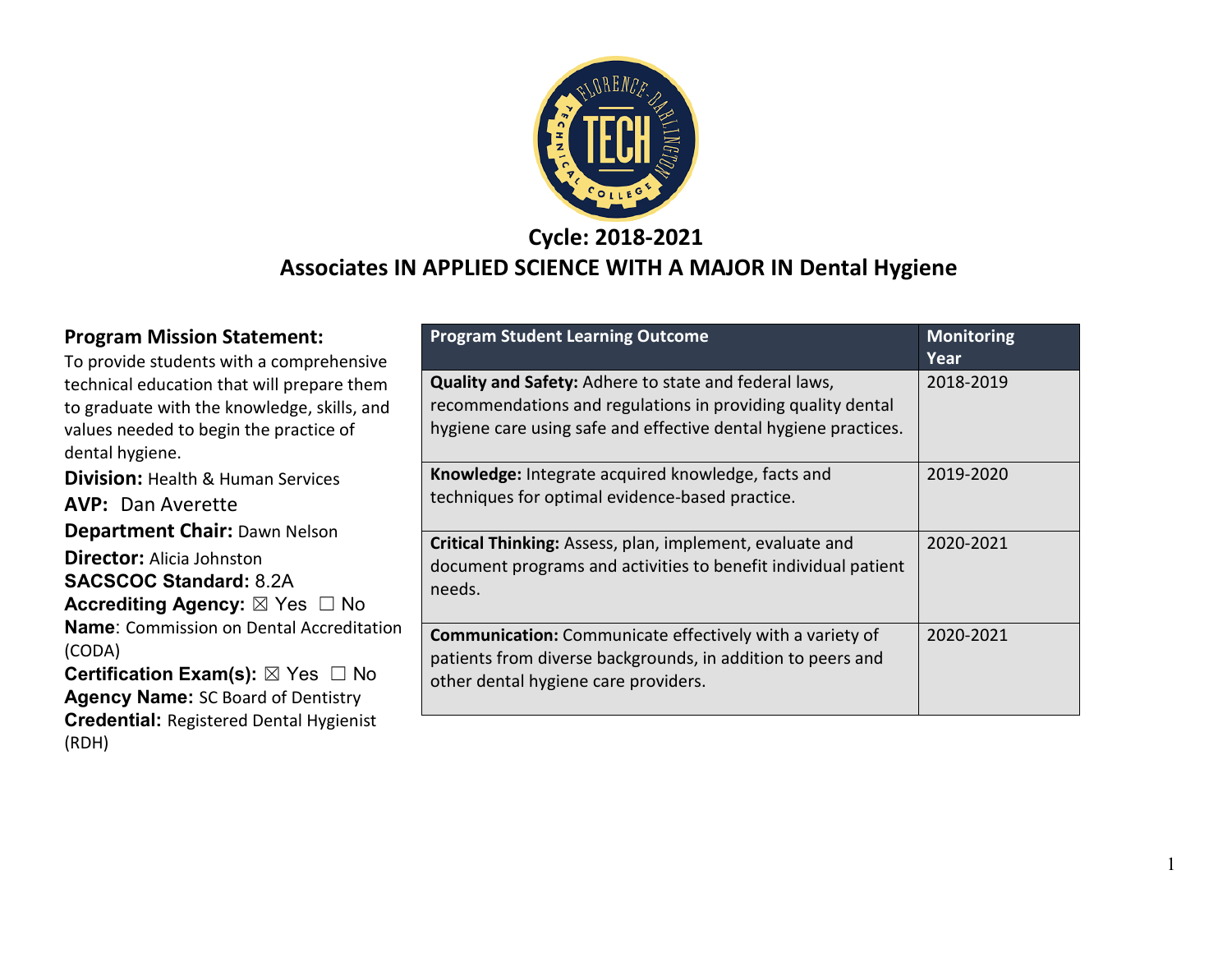| A. Program<br><b>Student</b>                                                                                                                                                                                        | <b>B.</b> What<br>courses                                          | C. Methods for<br><b>Outcomes</b>                                                                                                                                                                                                                   | D. Expected<br>Level of Program                                 | E. Data<br><b>Collection</b>                                                 | <b>F. Results</b>                                                                                                                                                                                                                         | <b>G. Plan For Improvement</b>                                                                                                                                                                                                                                                                                                                                                                                         |
|---------------------------------------------------------------------------------------------------------------------------------------------------------------------------------------------------------------------|--------------------------------------------------------------------|-----------------------------------------------------------------------------------------------------------------------------------------------------------------------------------------------------------------------------------------------------|-----------------------------------------------------------------|------------------------------------------------------------------------------|-------------------------------------------------------------------------------------------------------------------------------------------------------------------------------------------------------------------------------------------|------------------------------------------------------------------------------------------------------------------------------------------------------------------------------------------------------------------------------------------------------------------------------------------------------------------------------------------------------------------------------------------------------------------------|
| Learning                                                                                                                                                                                                            | are PSLOs                                                          | <b>Assessment</b>                                                                                                                                                                                                                                   | Performance                                                     |                                                                              |                                                                                                                                                                                                                                           |                                                                                                                                                                                                                                                                                                                                                                                                                        |
| <b>Outcomes</b><br>What should the                                                                                                                                                                                  | <b>Assessed</b><br>Where do                                        | How does your                                                                                                                                                                                                                                       | What is the                                                     | When will you                                                                | What are the results                                                                                                                                                                                                                      | How will you use this information                                                                                                                                                                                                                                                                                                                                                                                      |
| graduates of your<br>program be able to<br>do?                                                                                                                                                                      | you see<br>evidence that<br>the student<br>can do these<br>things? | program evaluate<br>student/graduate<br>skills/abilities?                                                                                                                                                                                           | expected level of<br>student<br>performance for the<br>program? | collect the data<br>needed to evaluate<br>the performance of<br>the program? | of the evaluation?<br><b>NOTE: include student</b><br>ratio with all results.                                                                                                                                                             | to improve the program                                                                                                                                                                                                                                                                                                                                                                                                 |
| <b>Quality and Safety:</b><br>Adhere to state and<br>federal laws,<br>recommendations<br>and regulations in<br>providing quality<br>dental hygiene care<br>using safe and<br>effective dental<br>hygiene practices. | <b>DHG 115</b><br>Medical and<br>Dental<br>Emergencies             | Artifacts used for<br>this PSLO include<br>both a didactic and<br>clinical assessment.<br>This module is on<br>managing medical<br>emergencies in the<br>dental clinic.<br>Student averages<br>were used for the<br>following<br>assessment: Test 3 | 85% of the students<br>will receive 76% or<br>higher.           | Spring 2019                                                                  | 10 out of 15 (66.6%)<br>received a 77% or<br>higher on the artifacts<br>chosen for this<br>assessment<br>The lowest score for<br>this artifact was 0%<br>and the highest was<br>98.2%. The cohort<br>average for this event<br>was 75.89% | Benchmark was not met for this<br>course. To improve this, the next<br>time this module is taught, we will<br>spend more time on expanding the<br>knowledge from the classroom to<br>the clinic. Students will utilize an<br>emergency check-list in the dental<br>clinic, which will contain<br>information covered in Test 3,<br>which will allow them to apply the<br>didactic knowledge into clinical<br>practice. |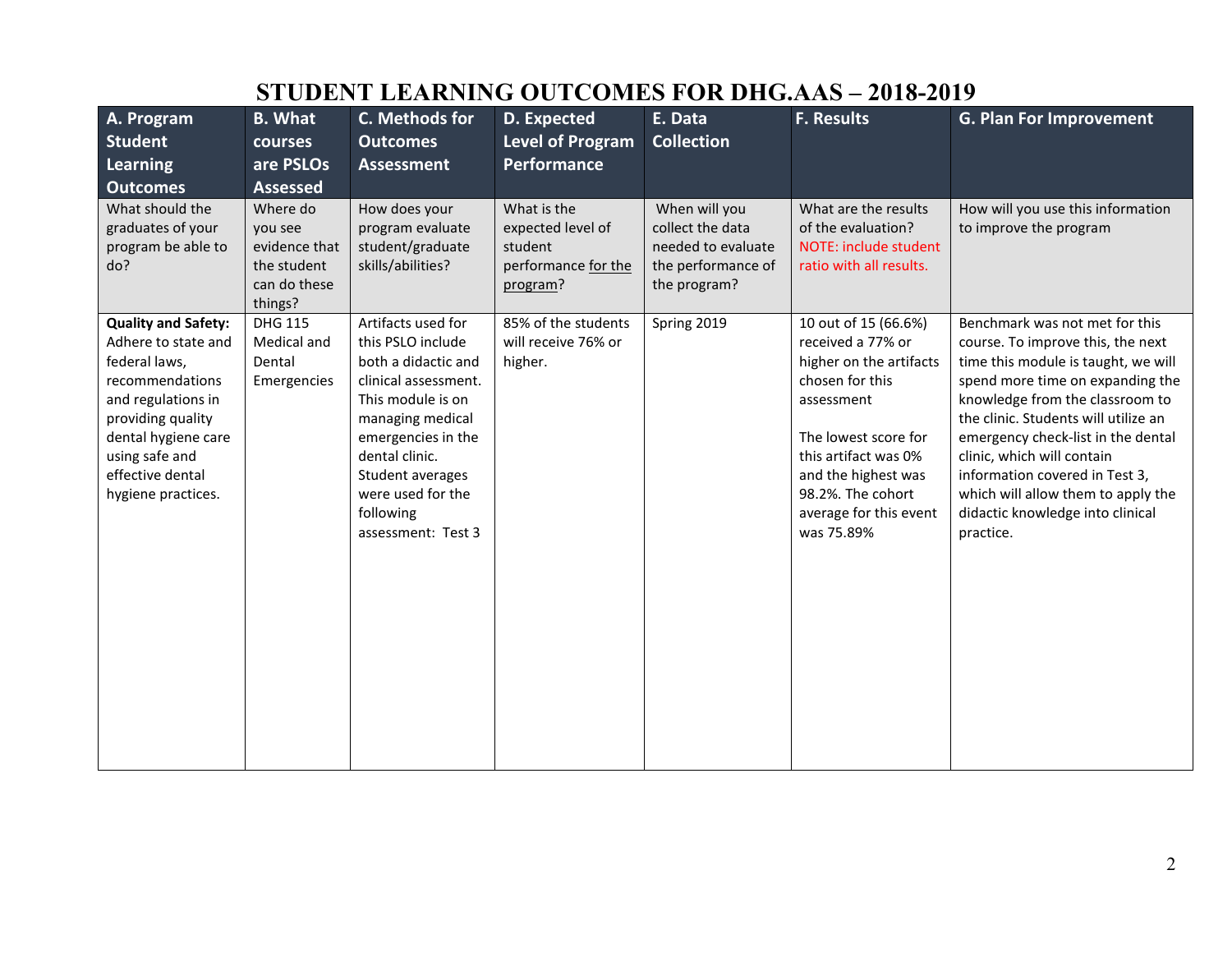| A. Program<br><b>Student</b><br><b>Learning</b>                                                                                                                                                                     | <b>B.</b> What<br>courses are<br><b>PSLOs</b>                                  | C. Methods for<br><b>Outcomes</b><br><b>Assessment</b>                                                                                                                                                                                                                          | D. Expected<br><b>Level of Program</b><br>Performance                          | E. Data<br><b>Collection</b>                                                                  | F. Results                                                                                                                                                                                                                                                 | <b>G. Plan For Improvement</b>                                                                                                                                                                                                                                                                                                                                  |
|---------------------------------------------------------------------------------------------------------------------------------------------------------------------------------------------------------------------|--------------------------------------------------------------------------------|---------------------------------------------------------------------------------------------------------------------------------------------------------------------------------------------------------------------------------------------------------------------------------|--------------------------------------------------------------------------------|-----------------------------------------------------------------------------------------------|------------------------------------------------------------------------------------------------------------------------------------------------------------------------------------------------------------------------------------------------------------|-----------------------------------------------------------------------------------------------------------------------------------------------------------------------------------------------------------------------------------------------------------------------------------------------------------------------------------------------------------------|
| <b>Outcomes</b>                                                                                                                                                                                                     | <b>Assessed</b>                                                                |                                                                                                                                                                                                                                                                                 |                                                                                |                                                                                               |                                                                                                                                                                                                                                                            |                                                                                                                                                                                                                                                                                                                                                                 |
| What should the<br>graduates of your<br>program be able to<br>do?                                                                                                                                                   | Where do you<br>see evidence<br>that the<br>student can<br>do these<br>things? | How does your<br>program evaluate<br>student/graduate<br>skills/abilities?                                                                                                                                                                                                      | What is the<br>expected level of<br>student<br>performance for the<br>program? | When will you<br>collect the data<br>needed to evaluate<br>the performance of<br>the program? | What are the results<br>of the evaluation?<br>NOTE: include student<br>ratio with all results.                                                                                                                                                             | How will you use this information<br>to improve the program                                                                                                                                                                                                                                                                                                     |
| <b>Quality and safety:</b><br>Adhere to state and<br>federal laws,<br>recommendations<br>and regulations in<br>providing quality<br>dental hygiene care<br>using safe and<br>effective dental<br>hygiene practices. | <b>DHG 143</b><br>Pharmacology                                                 | Artifact used for<br>this PSLO is the final<br>examination, which<br>is a cumulative<br>examination on<br>medication and<br>their dental<br>interactions related<br>to patient care.<br>Student averages<br>were used for the<br>following<br>assessments: Final<br>Examination | 85% of the students<br>will receive 76% or<br>higher.                          | Summer 2019                                                                                   | 9 out of the $14$<br>students (64.2%).<br>received a 77% or<br>higher on the artifacts<br>chosen for this<br>assessment<br>The lowest score for<br>this artifact was 70%<br>and the highest was<br>92%. The cohort<br>average for this event<br>was 85.8%. | Benchmark was not met for this<br>course. To improve this, the next<br>time this module is taught, the<br>course will spend more time on<br>connecting information on how<br>pharmacology relates to patient<br>care. A day will be added in the<br>syllabus to include a more<br>comprehensive review of<br>information prior to final exam<br>administration. |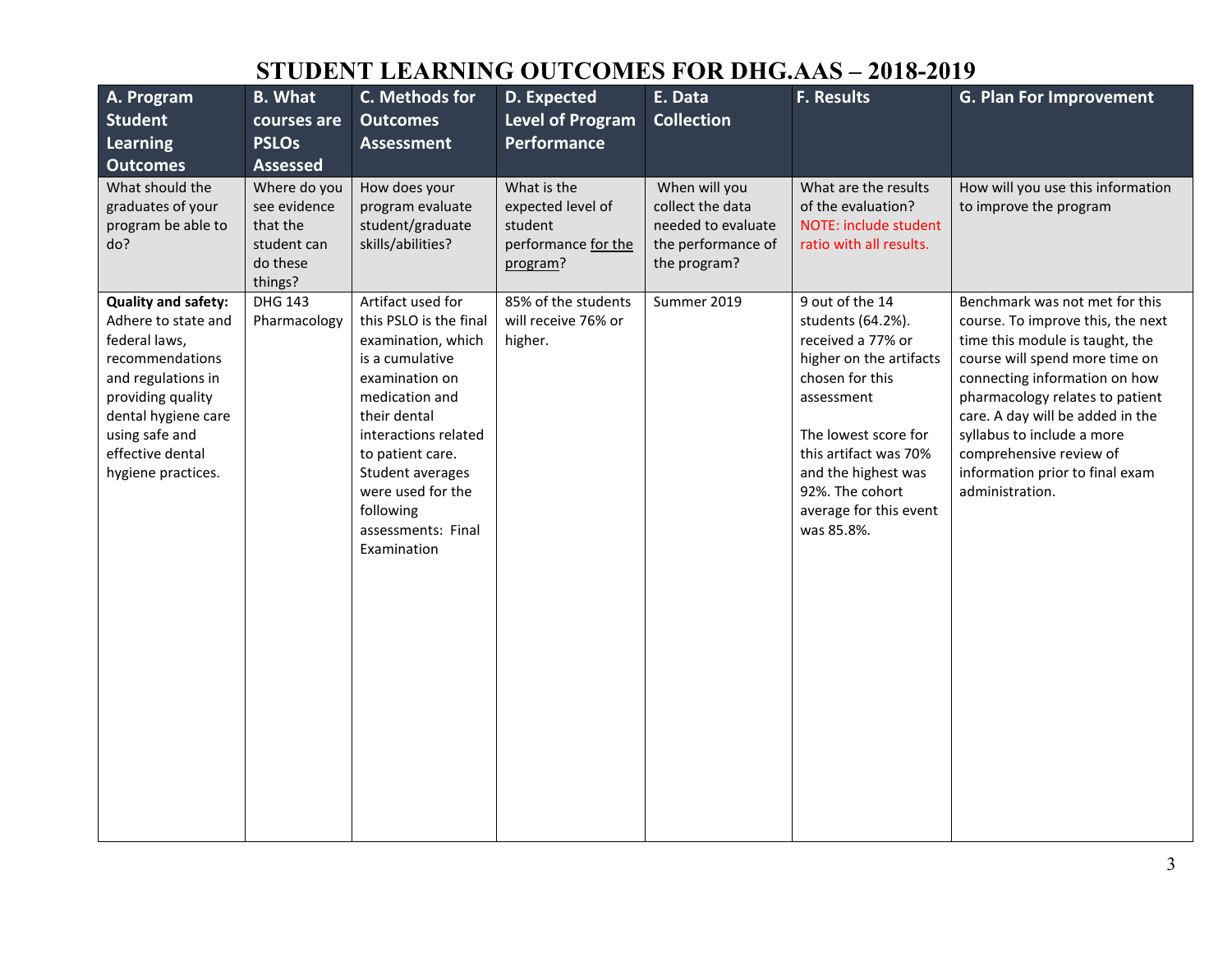| A. Program<br><b>Student</b><br>Learning<br><b>Outcomes</b>                                                                                                                                                         | <b>B.</b> What<br>courses<br>are PSLOs<br><b>Assessed</b>                      | C. Methods for<br><b>Outcomes</b><br><b>Assessment</b>                                                                                                          | D. Expected<br><b>Level of Program</b><br>Performance                          | E. Data<br><b>Collection</b>                                                                  | <b>F. Results</b>                                                                                                                                                                                                                                 | <b>G. Plan For Improvement</b>                                                                                                         |
|---------------------------------------------------------------------------------------------------------------------------------------------------------------------------------------------------------------------|--------------------------------------------------------------------------------|-----------------------------------------------------------------------------------------------------------------------------------------------------------------|--------------------------------------------------------------------------------|-----------------------------------------------------------------------------------------------|---------------------------------------------------------------------------------------------------------------------------------------------------------------------------------------------------------------------------------------------------|----------------------------------------------------------------------------------------------------------------------------------------|
| What should the<br>graduates of your<br>program be able to<br>do?                                                                                                                                                   | Where do<br>you see<br>evidence that<br>the student<br>can do these<br>things? | How does your<br>program evaluate<br>student/graduate<br>skills/abilities?                                                                                      | What is the<br>expected level of<br>student<br>performance for the<br>program? | When will you<br>collect the data<br>needed to evaluate<br>the performance of<br>the program? | What are the results<br>of the evaluation?<br>NOTE: include student<br>ratio with all results.                                                                                                                                                    | How will you use this information<br>to improve the program                                                                            |
| <b>Quality and safety:</b><br>Adhere to state and<br>federal laws,<br>recommendations<br>and regulations in<br>providing quality<br>dental hygiene care<br>using safe and<br>effective dental<br>hygiene practices. | <b>DHG 121</b><br>Dental<br>Radiography                                        | Artifacts used for<br>this PSLO is an<br>examination that<br>covered anatomic<br>structures,<br>prescribing<br>guidelines, and<br>radiology history,<br>Test 1. | 85% of the students<br>will receive 76% or<br>higher.                          | Spring 2019                                                                                   | 14 out of 14 students<br>(100%) received a<br>77% or higher on<br>artifacts chosen for<br>this assessment.<br>The lowest score for<br>this artifact was 86.2%<br>and the highest was<br>102%. The cohort<br>average for this event<br>was 94.48%. | Benchmark was met for all artifacts<br>chosen for this assessment. Will<br>continue to use performance<br>metrics to evaluate results. |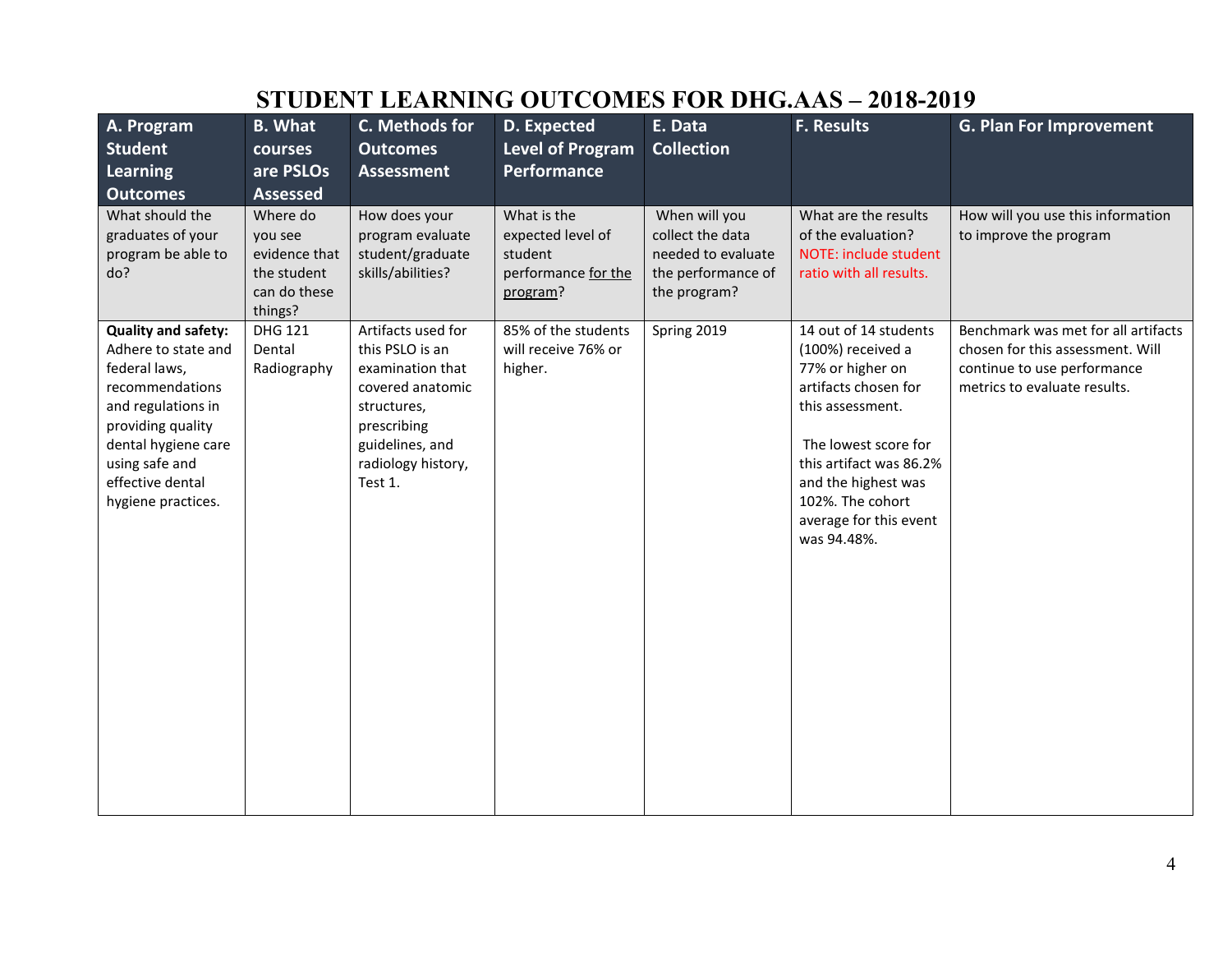| A. Program<br><b>Student</b><br><b>Learning</b><br><b>Outcomes</b>                                                 | <b>B.</b> What<br>courses<br>are PSLOs<br><b>Assessed</b>                      | C. Methods for<br><b>Outcomes</b><br><b>Assessment</b>                                                                                                                                                                                                                    | D. Expected<br><b>Level of Program</b><br><b>Performance</b>                   | E. Data<br><b>Collection</b>                                                                  | <b>F. Results</b>                                                                                                                                                                                                                                                                                                                                                                     | <b>G. Plan For Improvement</b>                                                                                                         |
|--------------------------------------------------------------------------------------------------------------------|--------------------------------------------------------------------------------|---------------------------------------------------------------------------------------------------------------------------------------------------------------------------------------------------------------------------------------------------------------------------|--------------------------------------------------------------------------------|-----------------------------------------------------------------------------------------------|---------------------------------------------------------------------------------------------------------------------------------------------------------------------------------------------------------------------------------------------------------------------------------------------------------------------------------------------------------------------------------------|----------------------------------------------------------------------------------------------------------------------------------------|
| What should the<br>graduates of your<br>program be able to<br>do?                                                  | Where do<br>you see<br>evidence that<br>the student<br>can do these<br>things? | How does your<br>program evaluate<br>student/graduate<br>skills/abilities?                                                                                                                                                                                                | What is the<br>expected level of<br>student<br>performance for the<br>program? | When will you<br>collect the data<br>needed to evaluate<br>the performance of<br>the program? | What are the results<br>of the evaluation?<br>NOTE: include student<br>ratio with all results.                                                                                                                                                                                                                                                                                        | How will you use this information<br>to improve the program                                                                            |
| Knowledge:<br>Integrate acquired<br>knowledge, facts<br>and techniques for<br>optimal evidence-<br>based practice. | <b>DHG 154</b><br>PreClinical<br>Dental<br>Hygiene                             | Artifacts used for<br>this PSLO involve<br>one safety checkoff<br>and two written<br>exams. This module<br>is on infection<br>control and safety.<br>Student averages<br>were used for the<br>following<br>assessments: OHSA<br>Video and Quiz, and<br>Tests one and two. | 85% of the students<br>will receive 76% or<br>higher.                          | Fall 2019                                                                                     | 13 out of 14 students<br>(92.8%) received a<br>77% or higher on the<br>OHSA video and quiz<br>chosen for this<br>assessment.<br>For both Tests One<br>and Two, 100% of<br>students received a<br>77% or higher.<br>The lowest score for<br>this artifact was on<br>the OSHA quiz, and<br>was 74.2% and the<br>highest was 98.2%.<br>The cohort average<br>for this event was<br>84.7% | Benchmark was met for all artifacts<br>chosen for this assessment. Will<br>continue to use performance<br>metrics to evaluate results. |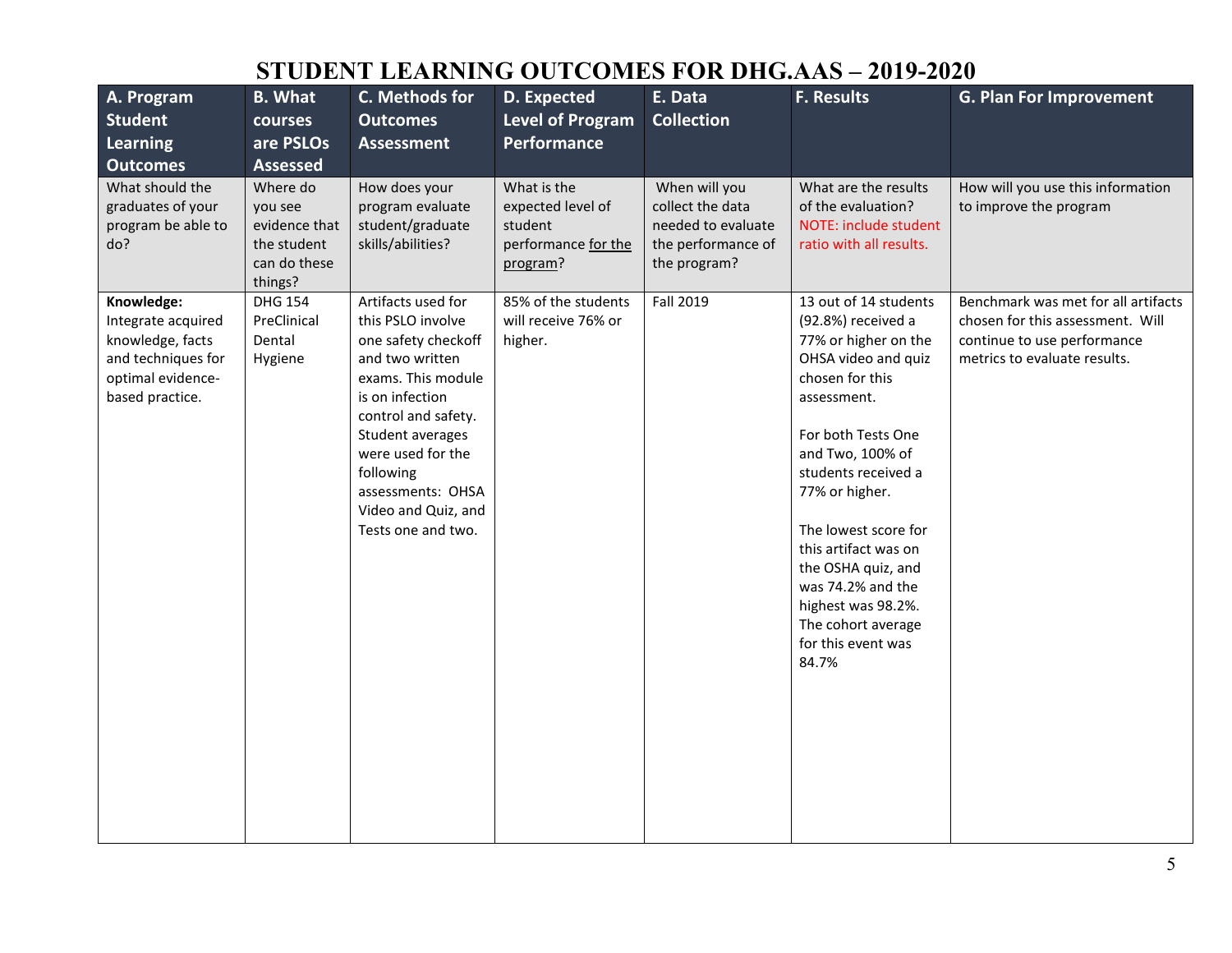| A. Program<br><b>Student Learning</b><br><b>Outcomes</b>                                                        | <b>B.</b> What<br>courses are<br><b>PSLOs</b><br><b>Assessed</b>            | C. Methods for<br><b>Outcomes</b><br><b>Assessment</b>                                                                                                                                                                                                                                                              | <b>D. Expected Level</b><br>of Program<br><b>Performance</b>                | E. Data<br><b>Collection</b>                                                                  | F. Results                                                                                                                                                                                                                                                                                                                     | <b>G. Plan For Improvement</b>                                                                                                            |
|-----------------------------------------------------------------------------------------------------------------|-----------------------------------------------------------------------------|---------------------------------------------------------------------------------------------------------------------------------------------------------------------------------------------------------------------------------------------------------------------------------------------------------------------|-----------------------------------------------------------------------------|-----------------------------------------------------------------------------------------------|--------------------------------------------------------------------------------------------------------------------------------------------------------------------------------------------------------------------------------------------------------------------------------------------------------------------------------|-------------------------------------------------------------------------------------------------------------------------------------------|
| What should the<br>graduates of your<br>program be able to<br>do?                                               | Where do you<br>see evidence<br>that the<br>student can do<br>these things? | How does your<br>program evaluate<br>student/graduate<br>skills/abilities?                                                                                                                                                                                                                                          | What is the expected<br>level of student<br>performance for the<br>program? | When will you<br>collect the data<br>needed to evaluate<br>the performance of<br>the program? | What are the<br>results of the<br>evaluation?<br>NOTE: include<br>student ratio with<br>all results.                                                                                                                                                                                                                           | How will you use this information<br>to improve the program                                                                               |
| Knowledge: Integrate<br>acquired knowledge,<br>facts and techniques<br>for optimal evidence-<br>based practice. | <b>DHG 141</b><br>Periodontology                                            | Artifacts used for<br>this PSLO involve<br>three written<br>exams. Modules<br>taught in this<br>course involve<br>clinical assessment<br>of disease,<br>microbiology of<br>disease, and<br>systemic and<br>genetic factors.<br>Student averages<br>were used for the<br>following<br>assessments: Test<br>1, Test 2 | 85% of the students<br>will receive 76% or<br>higher.                       | Summer 2020                                                                                   | 13 out of 14<br>students (92.8%)<br>received a 77% or<br>higher on Test 1<br>and Test 2. The<br>lowest score for<br>Test 175% and the<br>highest was 97.6%.<br>The lowest score<br>for Test 2 was 74%<br>and the highest<br>was 93.2%.13 out<br>of 14 students<br>(92.8%) received a<br>77% or higher on<br>Test 1 and Test 2. | Benchmark was met for all<br>artifacts chosen for this<br>assessment. Will continue to use<br>performance metrics to evaluate<br>results. |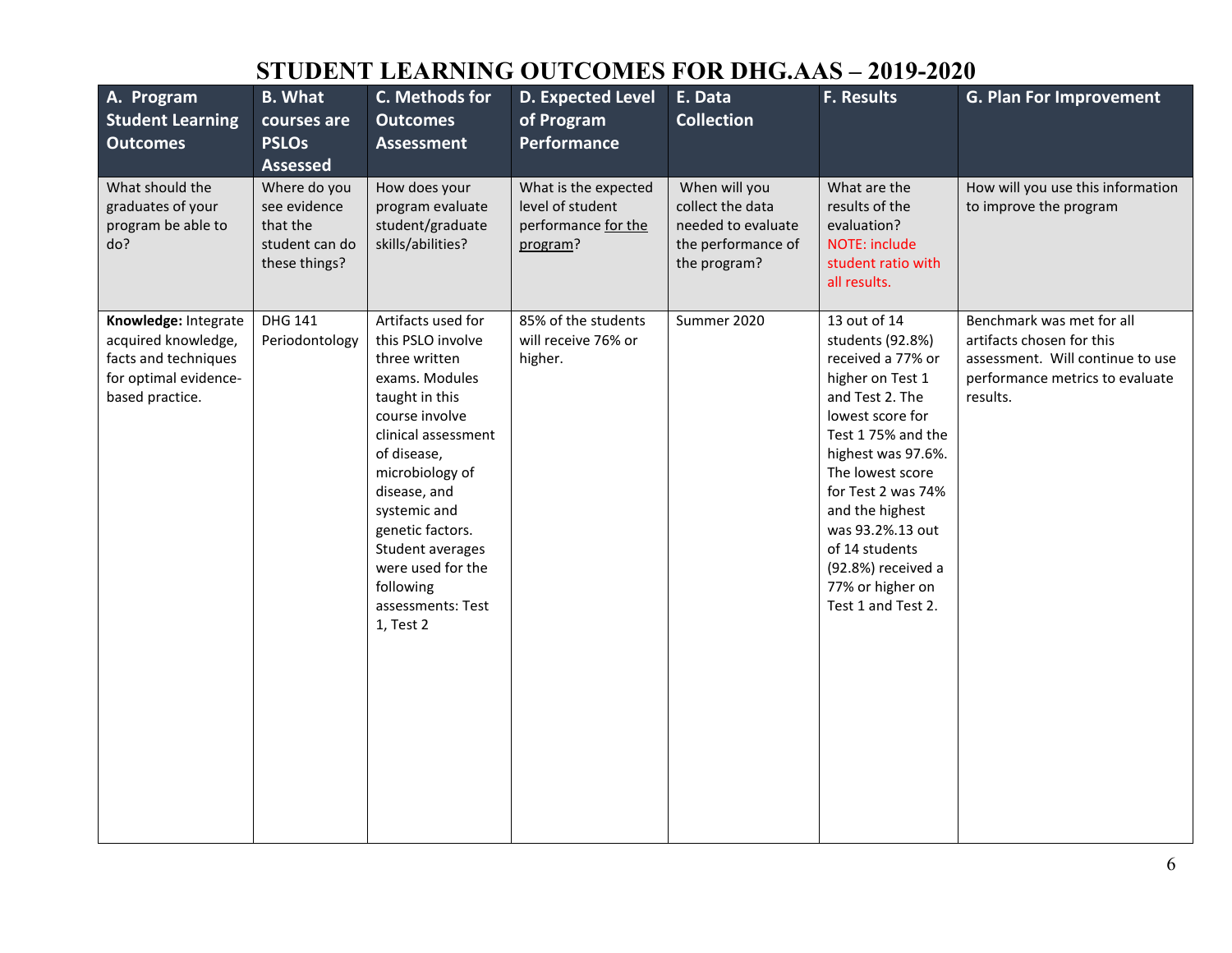| A. Program<br><b>Student Learning</b><br><b>Outcomes</b>                                                        | <b>B.</b> What<br>courses are<br><b>PSLOs</b><br><b>Assessed</b>            | C. Methods for<br><b>Outcomes</b><br><b>Assessment</b>                                                                                                              | <b>D. Expected Level</b><br>of Program<br><b>Performance</b>                | E. Data<br><b>Collection</b>                                                                  | <b>F. Results</b>                                                                                                                                                                                                      | <b>G. Plan For Improvement</b>                                                                                                            |
|-----------------------------------------------------------------------------------------------------------------|-----------------------------------------------------------------------------|---------------------------------------------------------------------------------------------------------------------------------------------------------------------|-----------------------------------------------------------------------------|-----------------------------------------------------------------------------------------------|------------------------------------------------------------------------------------------------------------------------------------------------------------------------------------------------------------------------|-------------------------------------------------------------------------------------------------------------------------------------------|
| What should the<br>graduates of your<br>program be able to<br>do?                                               | Where do you<br>see evidence<br>that the<br>student can do<br>these things? | How does your<br>program evaluate<br>student/graduate<br>skills/abilities?                                                                                          | What is the expected<br>level of student<br>performance for the<br>program? | When will you<br>collect the data<br>needed to evaluate<br>the performance of<br>the program? | What are the<br>results of the<br>evaluation?<br>NOTE: include<br>student ratio with<br>all results.                                                                                                                   | How will you use this information<br>to improve the program                                                                               |
| Knowledge: Integrate<br>acquired knowledge,<br>facts and techniques<br>for optimal evidence-<br>based practice. | DHG 125 Tooth<br>Morphology<br>and Histology                                | Artifact used for<br>this PSLO is the<br>didactic test on oral<br>cavity landmarks,<br>development, form<br>and terms. Student<br>averages on test<br>one was used. | 85% of the students<br>will receive 76% or<br>higher.                       | Fall 2019                                                                                     | 13 out of 14<br>students (92.8%)<br>received a 77% or<br>higher on Test one.<br>The lowest score<br>for this artifact<br>was 73.24% and<br>the highest was<br>103%. The cohort<br>average for this<br>event was 90.48% | Benchmark was met for all<br>artifacts chosen for this<br>assessment. Will continue to use<br>performance metrics to evaluate<br>results. |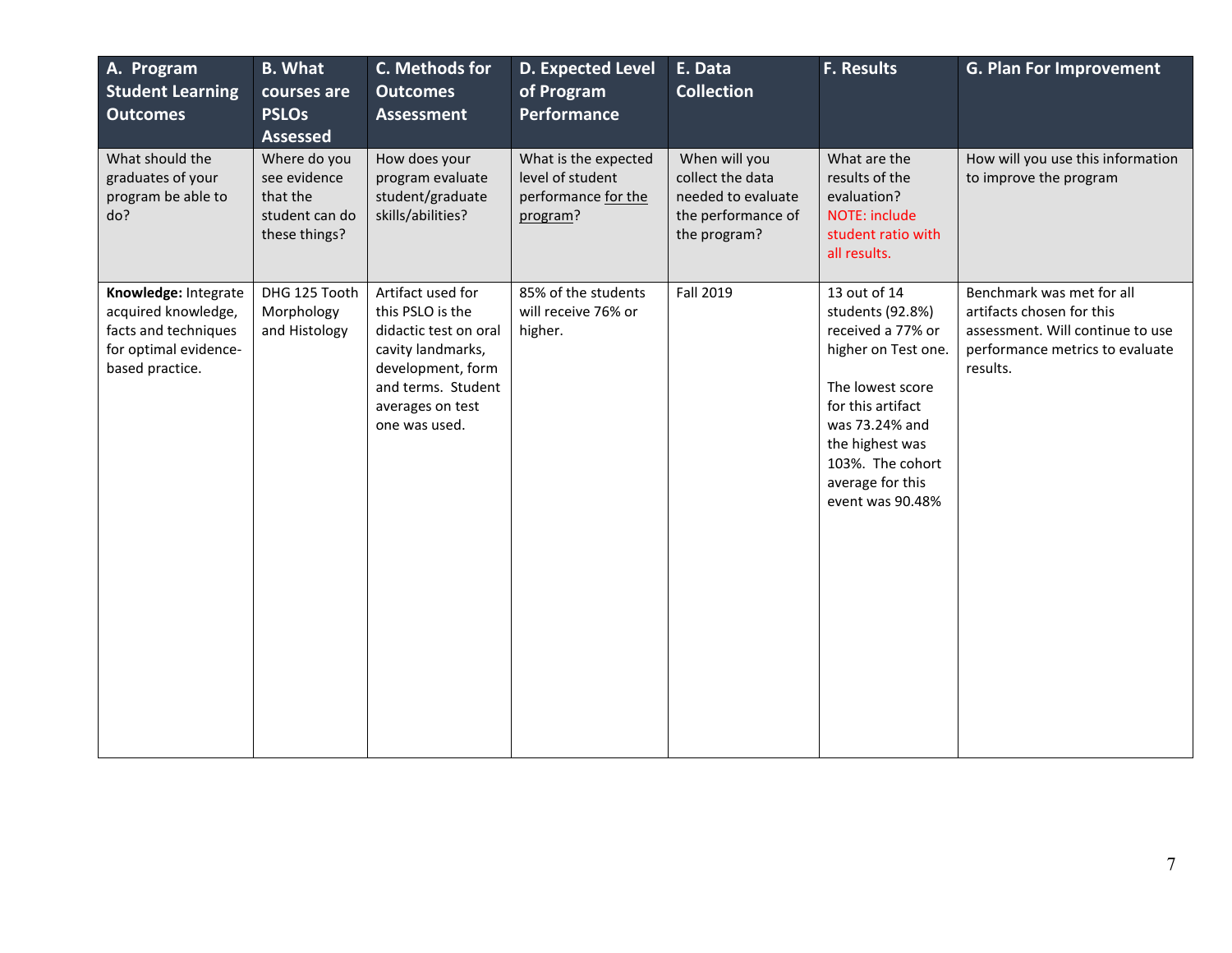| A. Program<br><b>Student Learning</b><br><b>Outcomes</b>                                                        | <b>B.</b> What<br>courses are<br><b>PSLOs</b><br><b>Assessed</b>            | C. Methods for<br><b>Outcomes</b><br><b>Assessment</b>                                                                                                                               | <b>D. Expected Level</b><br>of Program<br>Performance                       | E. Data<br><b>Collection</b>                                                                  | F. Results                                                                                                                                                                                            | <b>G. Plan For Improvement</b>                                                                                                            |
|-----------------------------------------------------------------------------------------------------------------|-----------------------------------------------------------------------------|--------------------------------------------------------------------------------------------------------------------------------------------------------------------------------------|-----------------------------------------------------------------------------|-----------------------------------------------------------------------------------------------|-------------------------------------------------------------------------------------------------------------------------------------------------------------------------------------------------------|-------------------------------------------------------------------------------------------------------------------------------------------|
| What should the<br>graduates of your<br>program be able to<br>do?                                               | Where do you<br>see evidence<br>that the<br>student can do<br>these things? | How does your<br>program evaluate<br>student/graduate<br>skills/abilities?                                                                                                           | What is the expected<br>level of student<br>performance for the<br>program? | When will you<br>collect the data<br>needed to evaluate<br>the performance of<br>the program? | What are the<br>results of the<br>evaluation?<br>NOTE: include<br>student ratio with<br>all results.                                                                                                  | How will you use this information<br>to improve the program                                                                               |
| Knowledge: Integrate<br>acquired knowledge,<br>facts and techniques<br>for optimal evidence-<br>based practice. | DHG 140 Oral<br>Pathology                                                   | Artifacts used for<br>this PSLO include<br>both didactic and<br>clinical<br>assessments.<br>Assessments<br>include an oral<br>presentation and<br>clinical lesion<br>identification. | 85% of the students<br>will receive 76% or<br>higher                        | Fall 2019                                                                                     | 14 out of 14<br>students (100%)<br>received a 77% or<br>higher on the<br>artifacts chosen<br>for these<br>assessments<br>The lowest score<br>for this artifact<br>was 85% and the<br>highest was 100% | Benchmark was met for all<br>artifacts chosen for this<br>assessment. Will continue to use<br>performance metrics to evaluate<br>results. |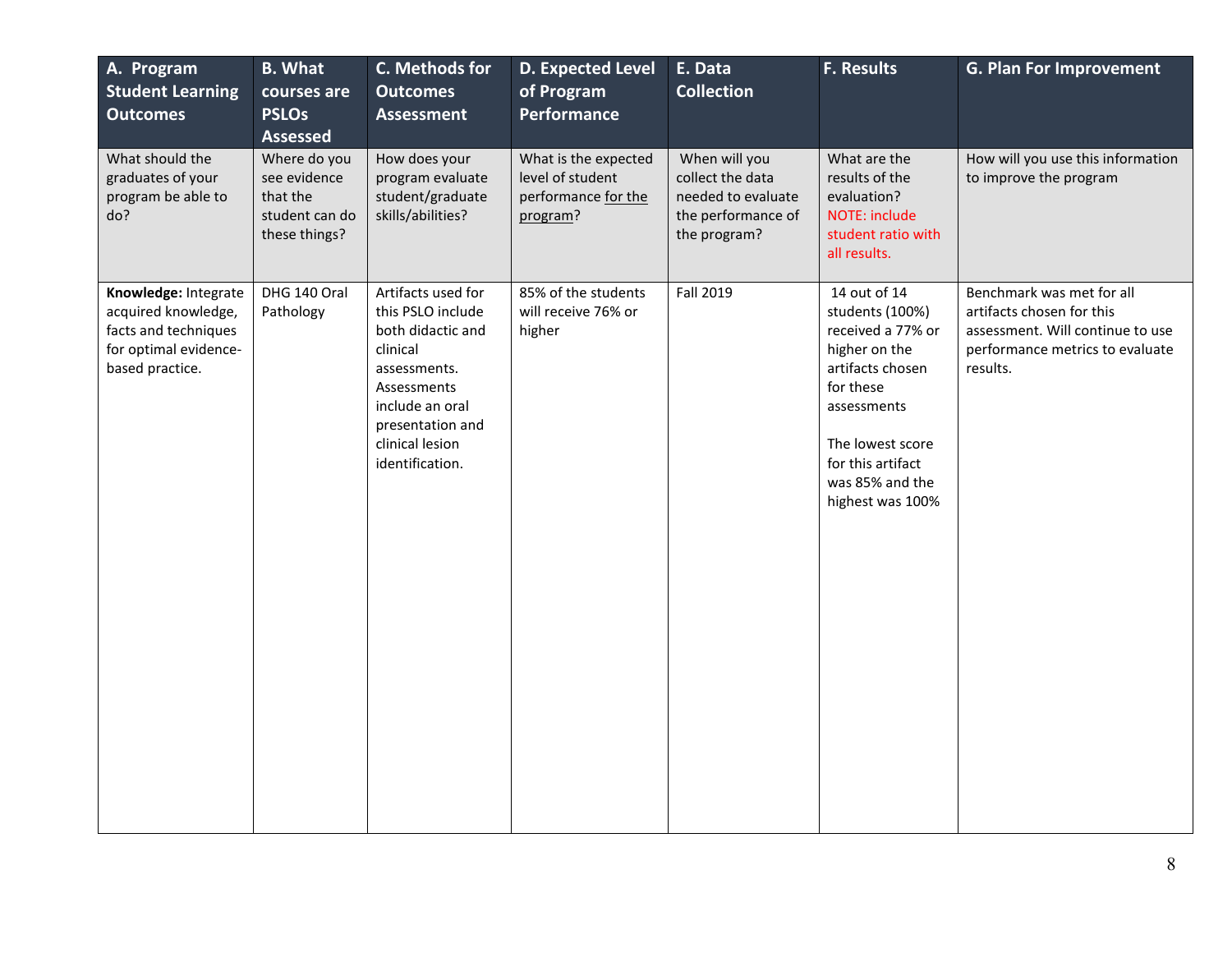| A. Program<br><b>Student Learning</b><br><b>Outcomes</b>                                                        | <b>B.</b> What<br>courses<br>are<br><b>PSLOs</b><br><b>Assessed</b>                  | C. Methods for<br><b>Outcomes</b><br><b>Assessment</b>                                                                                                                                                                                         | <b>D. Expected Level</b><br>of Program<br><b>Performance</b>                | <b>E. Data Collection F. Results</b>                                                          |                                                                                                                                                                                                                                                             | <b>G. Plan For Improvement</b>                                                                                                                                                                                                                                                             |
|-----------------------------------------------------------------------------------------------------------------|--------------------------------------------------------------------------------------|------------------------------------------------------------------------------------------------------------------------------------------------------------------------------------------------------------------------------------------------|-----------------------------------------------------------------------------|-----------------------------------------------------------------------------------------------|-------------------------------------------------------------------------------------------------------------------------------------------------------------------------------------------------------------------------------------------------------------|--------------------------------------------------------------------------------------------------------------------------------------------------------------------------------------------------------------------------------------------------------------------------------------------|
| What should the<br>graduates of your<br>program be able to<br>do?                                               | Where do<br>you see<br>evidence<br>that the<br>student<br>can do<br>these<br>things? | How does your<br>program evaluate<br>student/graduate<br>skills/abilities?                                                                                                                                                                     | What is the expected<br>level of student<br>performance for the<br>program? | When will you collect<br>the data needed to<br>evaluate the<br>performance of the<br>program? | What are the<br>results of the<br>evaluation?<br>NOTE: include<br>student ratio with<br>all results.                                                                                                                                                        | How will you use this information<br>to improve the program                                                                                                                                                                                                                                |
| Knowledge: Integrate<br>acquired knowledge,<br>facts and techniques<br>for optimal evidence-<br>based practice. | AHS 113<br>Head and<br>Neck<br>Anatomy                                               | Artifacts used for<br>this PSLO is a<br>didactic testing<br>event. This module<br>covered lymphatics,<br>fasciae and spaces,<br>and spread of<br>dental infection.<br>Student averages<br>were used for the<br>following<br>assessment: Exam 5 | 85% of the students<br>will receive 76% or<br>higher.                       | Fall 2019                                                                                     | 11 out of the 14<br>students (78.5%).<br>received a 77% or<br>higher on the<br>artifacts chosen<br>for this assessment<br>The lowest score<br>for this artifact<br>was 64% and the<br>highest was 93%.<br>The cohort<br>average for this<br>event was 84.7% | Benchmark was not met for this<br>assessment. To improve this, the<br>next time this module is taught, the<br>course will implement a question<br>and answer review session with<br>students to ensure they are able to<br>integrate the knowledge for<br>optimal evidence-based practice. |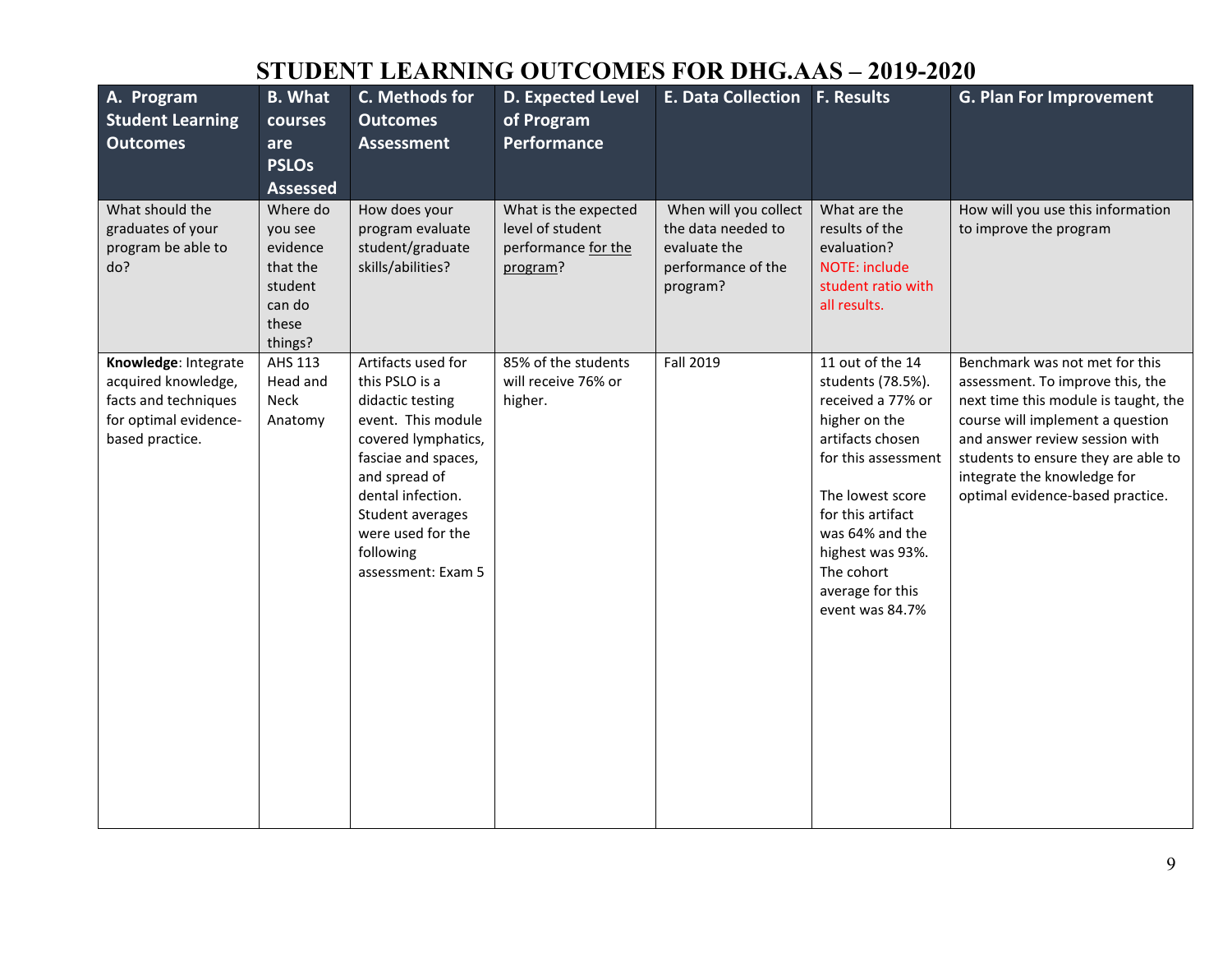| A. Program<br><b>Student Learning</b><br><b>Outcomes</b>                                                                                                   | <b>B.</b> What<br>courses<br>are PSLOs<br><b>Assessed</b>                         | C. Methods for<br><b>Outcomes</b><br><b>Assessment</b>                                                                                                                                                                                                                | <b>D. Expected Level</b><br>of Program<br>Performance                       | E. Data Collection F. Results                                                                 |                                                                                                                                                                                                                                                             | <b>G. Plan For Improvement</b>                                                                                                         |
|------------------------------------------------------------------------------------------------------------------------------------------------------------|-----------------------------------------------------------------------------------|-----------------------------------------------------------------------------------------------------------------------------------------------------------------------------------------------------------------------------------------------------------------------|-----------------------------------------------------------------------------|-----------------------------------------------------------------------------------------------|-------------------------------------------------------------------------------------------------------------------------------------------------------------------------------------------------------------------------------------------------------------|----------------------------------------------------------------------------------------------------------------------------------------|
| What should the<br>graduates of your<br>program be able to<br>do?                                                                                          | Where do<br>you see<br>evidence<br>that the<br>student can<br>do these<br>things? | How does your<br>program evaluate<br>student/graduate<br>skills/abilities?                                                                                                                                                                                            | What is the expected<br>level of student<br>performance for the<br>program? | When will you<br>collect the data<br>needed to evaluate<br>the performance of<br>the program? | What are the<br>results of the<br>evaluation?<br>NOTE: include<br>student ratio with<br>all results.                                                                                                                                                        | How will you use this information<br>to improve the program                                                                            |
| <b>Critical thinking:</b><br>Assess, plan,<br>implement, evaluate<br>and document<br>programs and<br>activities to benefit<br>individual patient<br>needs. | <b>DHG 165</b><br>Clinical<br>Dental<br>Hygiene I                                 | Artifacts used for<br>this PSLO is a<br>cumulative exam to<br>assess the status of<br>student learning<br>from the beginning<br>of the program until<br>this class. Student<br>averages were used<br>for the following<br>assessment:<br>Freshman<br>Competency Exam. | 85% of the students<br>will receive 76% or<br>higher.                       | Spring 2020                                                                                   | 14 out of the 14<br>students (100%).<br>received a 77% or<br>higher on the<br>artifact chosen for<br>this assessment<br>The lowest score<br>for this artifact<br>was 80%% and the<br>highest was 93%.<br>The cohort<br>average for this<br>event was 86.2%. | Benchmark was met for all artifacts<br>chosen for this assessment. Will<br>continue to use performance<br>metrics to evaluate results. |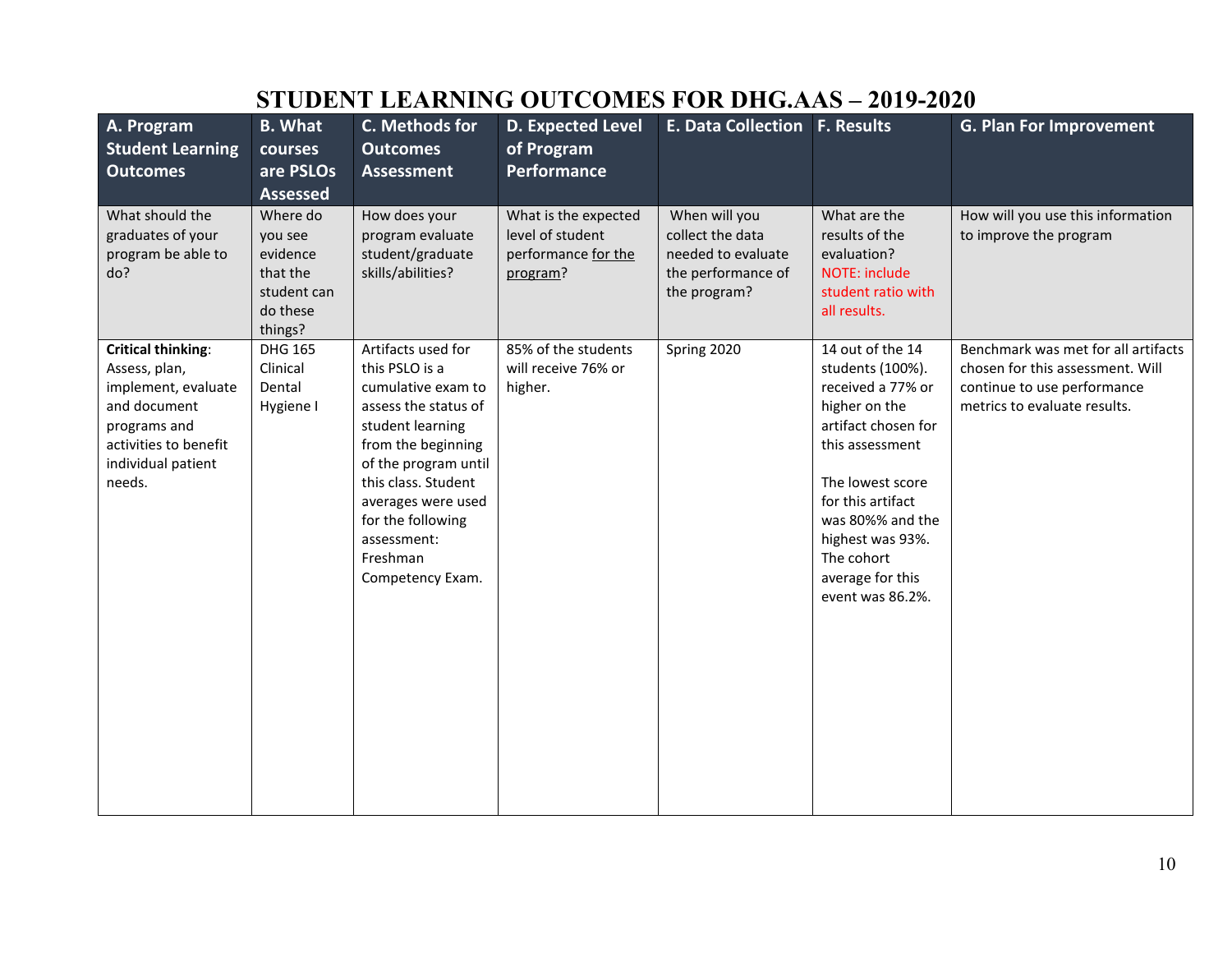| A. Program<br><b>Student Learning</b><br><b>Outcomes</b>                                                                                                   | <b>B.</b> What<br>courses<br>are PSLOs<br><b>Assessed</b>                         | C. Methods for<br><b>Outcomes</b><br><b>Assessment</b>                                                                                                                                                                        | <b>D. Expected Level</b><br>of Program<br><b>Performance</b>                | E. Data Collection   F. Results                                                               |                                                                                                                                                                                                       | <b>G. Plan For Improvement</b>                                                                                                         |
|------------------------------------------------------------------------------------------------------------------------------------------------------------|-----------------------------------------------------------------------------------|-------------------------------------------------------------------------------------------------------------------------------------------------------------------------------------------------------------------------------|-----------------------------------------------------------------------------|-----------------------------------------------------------------------------------------------|-------------------------------------------------------------------------------------------------------------------------------------------------------------------------------------------------------|----------------------------------------------------------------------------------------------------------------------------------------|
| What should the<br>graduates of your<br>program be able to<br>do?                                                                                          | Where do<br>you see<br>evidence<br>that the<br>student can<br>do these<br>things? | How does your<br>program evaluate<br>student/graduate<br>skills/abilities?                                                                                                                                                    | What is the expected<br>level of student<br>performance for the<br>program? | When will you<br>collect the data<br>needed to evaluate<br>the performance of<br>the program? | What are the<br>results of the<br>evaluation?<br>NOTE: include<br>student ratio with<br>all results.                                                                                                  | How will you use this information<br>to improve the program                                                                            |
| <b>Critical thinking:</b><br>Assess, plan,<br>implement, evaluate<br>and document<br>programs and<br>activities to benefit<br>individual patient<br>needs. | <b>DHG 230</b><br><b>Public Health</b><br>Dentistry                               | Artifact used for<br>this PSLOS involves<br>a community<br>program planning<br>and<br>implementation.<br>Student averages<br>were used for the<br>following<br>assessment:<br><b>Community Project</b><br>Final Presentation. | 85% of the students<br>will receive 76% or<br>higher.                       | Spring 2020                                                                                   | 14 out of the 14<br>students (100%).<br>received a 77% or<br>higher on the<br>artifacts chosen<br>for this assessment<br>The lowest score<br>for this artifact<br>was 86% and the<br>highest was 96%. | Benchmark was met for all artifacts<br>chosen for this assessment. Will<br>continue to use performance<br>metrics to evaluate results. |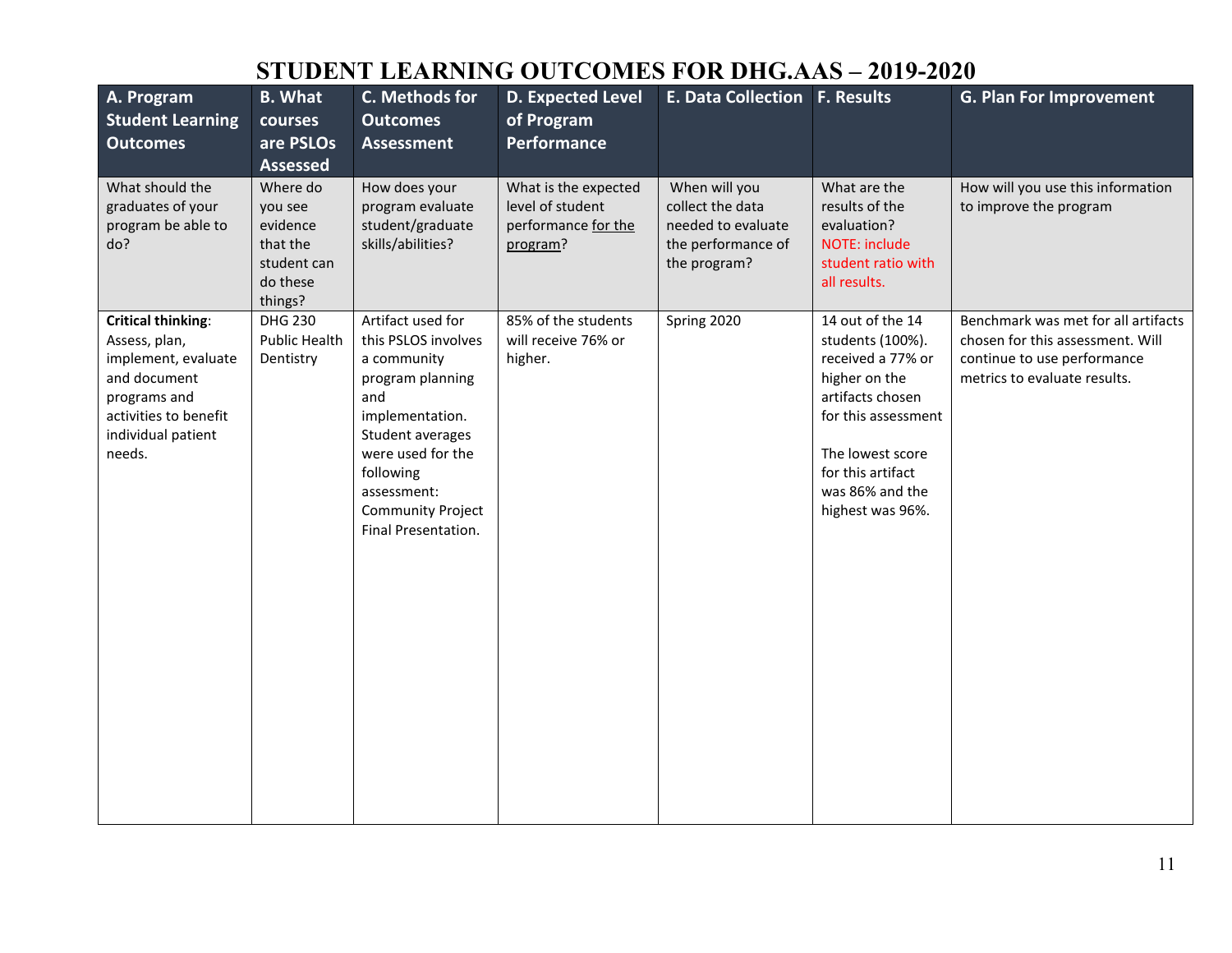| A. Program<br><b>Student Learning</b><br><b>Outcomes</b>                                                                                                   | <b>B.</b> What<br>courses<br>are PSLOs<br><b>Assessed</b>                         | C. Methods for<br><b>Outcomes</b><br><b>Assessment</b>                                                                                                                                                                                                                                  | <b>D. Expected Level</b><br>of Program<br><b>Performance</b>                | E. Data Collection F. Results                                                                 |                                                                                                                                                                                                        | <b>G. Plan For Improvement</b>                                                                                                         |
|------------------------------------------------------------------------------------------------------------------------------------------------------------|-----------------------------------------------------------------------------------|-----------------------------------------------------------------------------------------------------------------------------------------------------------------------------------------------------------------------------------------------------------------------------------------|-----------------------------------------------------------------------------|-----------------------------------------------------------------------------------------------|--------------------------------------------------------------------------------------------------------------------------------------------------------------------------------------------------------|----------------------------------------------------------------------------------------------------------------------------------------|
| What should the<br>graduates of your<br>program be able to<br>do?                                                                                          | Where do<br>you see<br>evidence<br>that the<br>student can<br>do these<br>things? | How does your<br>program evaluate<br>student/graduate<br>skills/abilities?                                                                                                                                                                                                              | What is the expected<br>level of student<br>performance for the<br>program? | When will you<br>collect the data<br>needed to evaluate<br>the performance of<br>the program? | What are the<br>results of the<br>evaluation?<br>NOTE: include<br>student ratio with<br>all results.                                                                                                   | How will you use this information<br>to improve the program                                                                            |
| <b>Critical thinking:</b><br>Assess, plan,<br>implement, evaluate<br>and document<br>programs and<br>activities to benefit<br>individual patient<br>needs. | <b>DHG 242</b><br>Integrated<br>Dental<br>Hygiene II                              | Artifacts used for<br>this PSLO is a case<br>study, which is a<br>comprehensive<br>approach to patient<br>care. This course is<br>dedicated to<br><b>National Board</b><br>preparation and<br>review. Student<br>averages were used<br>for the following<br>assessment: Case<br>Study 2 | 85% of the students<br>will receive 76% or<br>higher.                       | Spring 2020                                                                                   | 14 out of the 14<br>students (100%).<br>received a 77% or<br>higher on the<br>artifacts chosen<br>for this assessment<br>The lowest score<br>for this artifact<br>was 80% and the<br>highest was 100%. | Benchmark was met for all artifacts<br>chosen for this assessment. Will<br>continue to use performance<br>metrics to evaluate results. |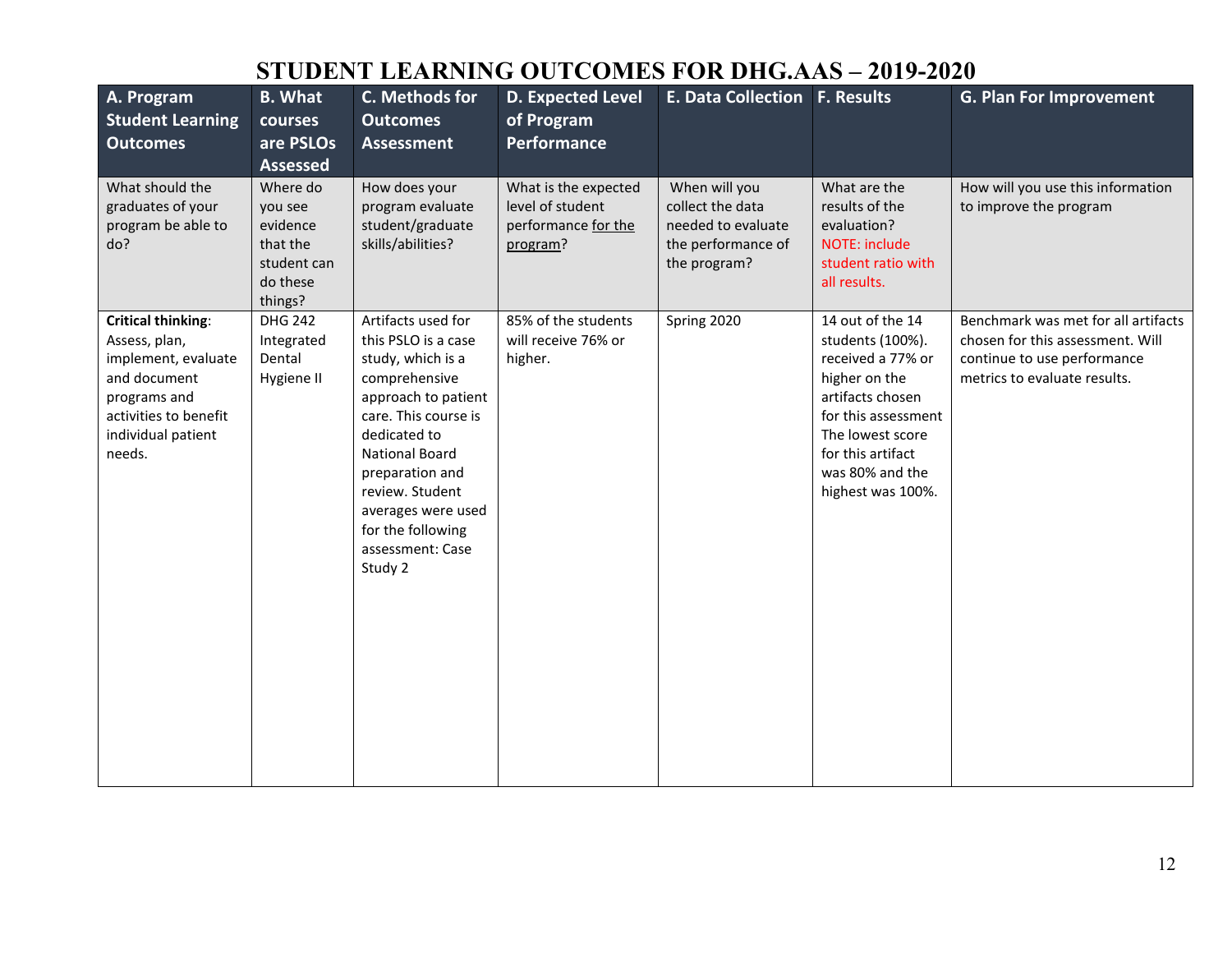| A. Program<br><b>Student Learning</b><br><b>Outcomes</b>                                                                                                   | <b>B.</b> What<br>courses are<br><b>PSLOs</b><br><b>Assessed</b>            | C. Methods for<br><b>Outcomes</b><br><b>Assessment</b>                                                                                                         | <b>D. Expected Level</b><br>of Program<br><b>Performance</b>                | E. Data<br><b>Collection</b>                                                                  | <b>F. Results</b>                                                                                                                                                                                                                                          | <b>G. Plan For Improvement</b>                                                                                                                                                                                                                                                                                                                                                                     |
|------------------------------------------------------------------------------------------------------------------------------------------------------------|-----------------------------------------------------------------------------|----------------------------------------------------------------------------------------------------------------------------------------------------------------|-----------------------------------------------------------------------------|-----------------------------------------------------------------------------------------------|------------------------------------------------------------------------------------------------------------------------------------------------------------------------------------------------------------------------------------------------------------|----------------------------------------------------------------------------------------------------------------------------------------------------------------------------------------------------------------------------------------------------------------------------------------------------------------------------------------------------------------------------------------------------|
| What should the<br>graduates of your<br>program be able to<br>do?                                                                                          | Where do you<br>see evidence<br>that the<br>student can do<br>these things? | How does your<br>program evaluate<br>student/graduate<br>skills/abilities?                                                                                     | What is the expected<br>level of student<br>performance for the<br>program? | When will you<br>collect the data<br>needed to evaluate<br>the performance of<br>the program? | What are the<br>results of the<br>evaluation?<br>NOTE: include<br>student ratio with<br>all results.                                                                                                                                                       | How will you use this information<br>to improve the program                                                                                                                                                                                                                                                                                                                                        |
| <b>Critical thinking:</b><br>Assess, plan,<br>implement, evaluate<br>and document<br>programs and<br>activities to benefit<br>individual patient<br>needs. | <b>DHG 175</b><br><b>Clinical Dental</b><br>Hygiene II                      | Artifact used for<br>this PSLO is a<br>clinical competency<br>checkoff on<br>Anterior Comp. This<br>checkoff is<br>approximately 1/4 of<br>the clinical board. | 85% of the students<br>will receive 76% or<br>higher.                       | Summer 2020                                                                                   | 9 out of the 14<br>students (64.2%).<br>received a 76% or<br>higher on the<br>artifacts chosen<br>for this assessment<br>The lowest score<br>for this artifact<br>was 52% and the<br>highest was 100%.<br>Cohort average for<br>this artifact was<br>79.7% | Benchmark was not met for<br>artifacts chosen for this<br>assessment. To improve pass rates<br>for next time this course is taught,<br>the Anterior Competency will be<br>scheduled towards the end of the<br>semester, instead of allowing the<br>students to take it when they<br>choose to. This will allow the<br>students more time to become<br>proficient before they complete<br>the comp. |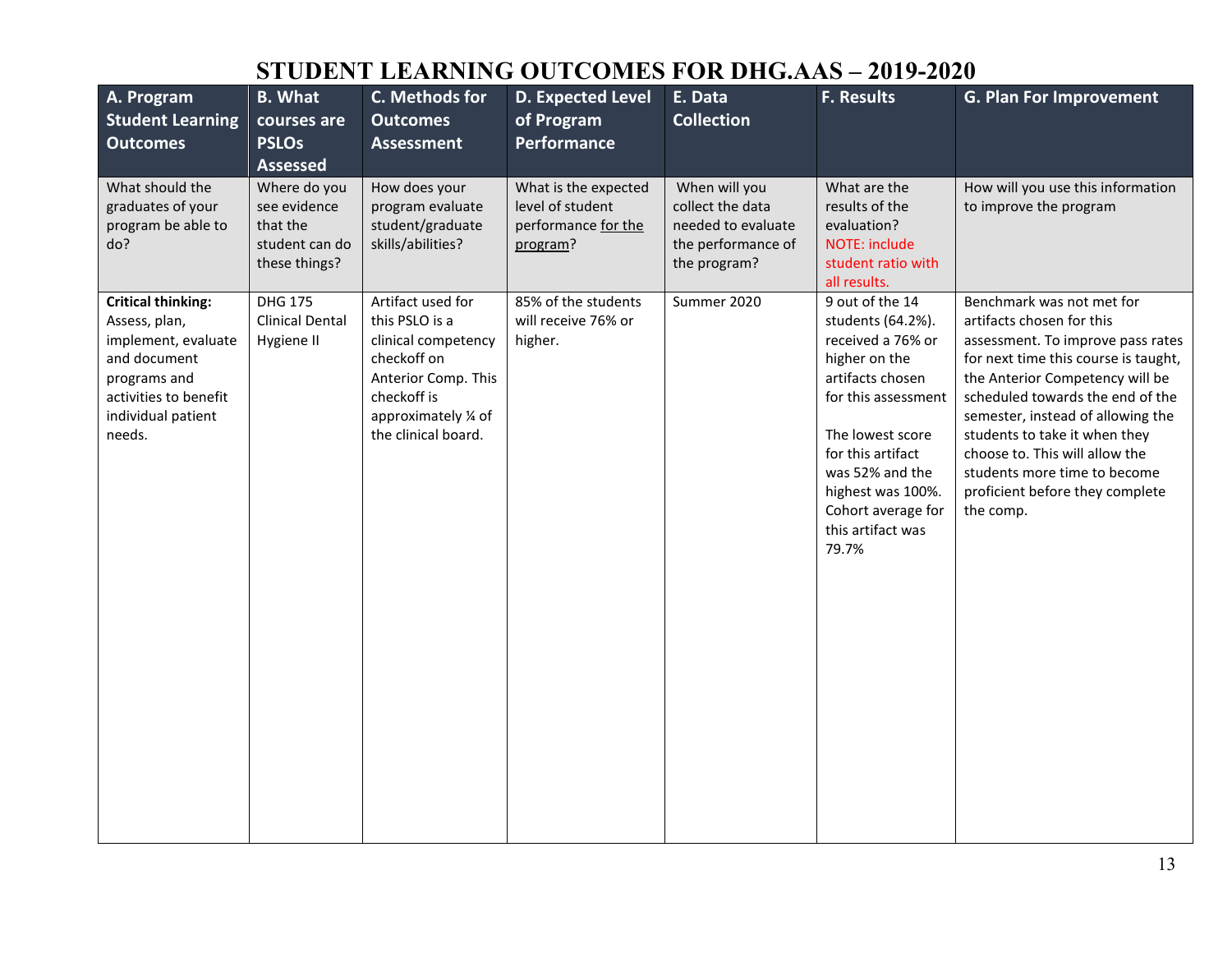| A. Program<br><b>Student Learning</b><br><b>Outcomes</b>                                                                                                                          | <b>B.</b> What<br>courses are<br><b>PSLOs</b>                                                     | C. Methods for<br><b>Outcomes</b><br><b>Assessment</b>                                                                                                                                                                                                                                                                                                                                                                       | <b>D. Expected Level</b><br>of Program<br><b>Performance</b>                   | E. Data<br><b>Collection</b>                                                                  | <b>F. Results</b>                                                                                                                                                                                      | <b>G. Plan For Improvement</b>                                                                                                            |
|-----------------------------------------------------------------------------------------------------------------------------------------------------------------------------------|---------------------------------------------------------------------------------------------------|------------------------------------------------------------------------------------------------------------------------------------------------------------------------------------------------------------------------------------------------------------------------------------------------------------------------------------------------------------------------------------------------------------------------------|--------------------------------------------------------------------------------|-----------------------------------------------------------------------------------------------|--------------------------------------------------------------------------------------------------------------------------------------------------------------------------------------------------------|-------------------------------------------------------------------------------------------------------------------------------------------|
| What should the<br>graduates of your<br>program be able to<br>do?                                                                                                                 | <b>Assessed</b><br>Where do you<br>see evidence<br>that the<br>student can<br>do these<br>things? | How does your<br>program evaluate<br>student/graduate<br>skills/abilities?                                                                                                                                                                                                                                                                                                                                                   | What is the expected<br>level of student<br>performance for the<br>program?    | When will you collect<br>the data needed to<br>evaluate the<br>performance of the<br>program? | What are the<br>results of the<br>evaluation?<br>NOTE: include<br>student ratio with<br>all results.                                                                                                   | How will you use this information<br>to improve the program                                                                               |
| Communication:<br>Communicate<br>effectively with a<br>variety of patients<br>from diverse<br>backgrounds, in<br>addition to peers and<br>other dental hygiene<br>care providers. | <b>DHG 231</b><br><b>Dental Health</b><br>Education                                               | Artifacts used for<br>this PSLO are<br>health promotion<br>presentations in<br>two different<br>settings. This<br>course is dedicated<br>to dental health<br>education and how<br>to communicate<br>the information to<br>patients of<br>different<br>backgrounds.<br>Student averages<br>were used for the<br>following<br>assessments: Head<br><b>Start Presentation</b><br>and Adult Health<br>Promotion<br>Presentation. | 85% of the students<br>will receive 76% or<br>higher on both<br>presentations. | <b>Fall 2020</b>                                                                              | 14 out of the 14<br>students (100%).<br>received a 77% or<br>higher on the<br>artifacts chosen<br>for this assessment<br>The lowest score<br>for this artifact<br>was 80% and the<br>highest was 100%. | Benchmark was met for all<br>artifacts chosen for this<br>assessment. Will continue to use<br>performance metrics to evaluate<br>results. |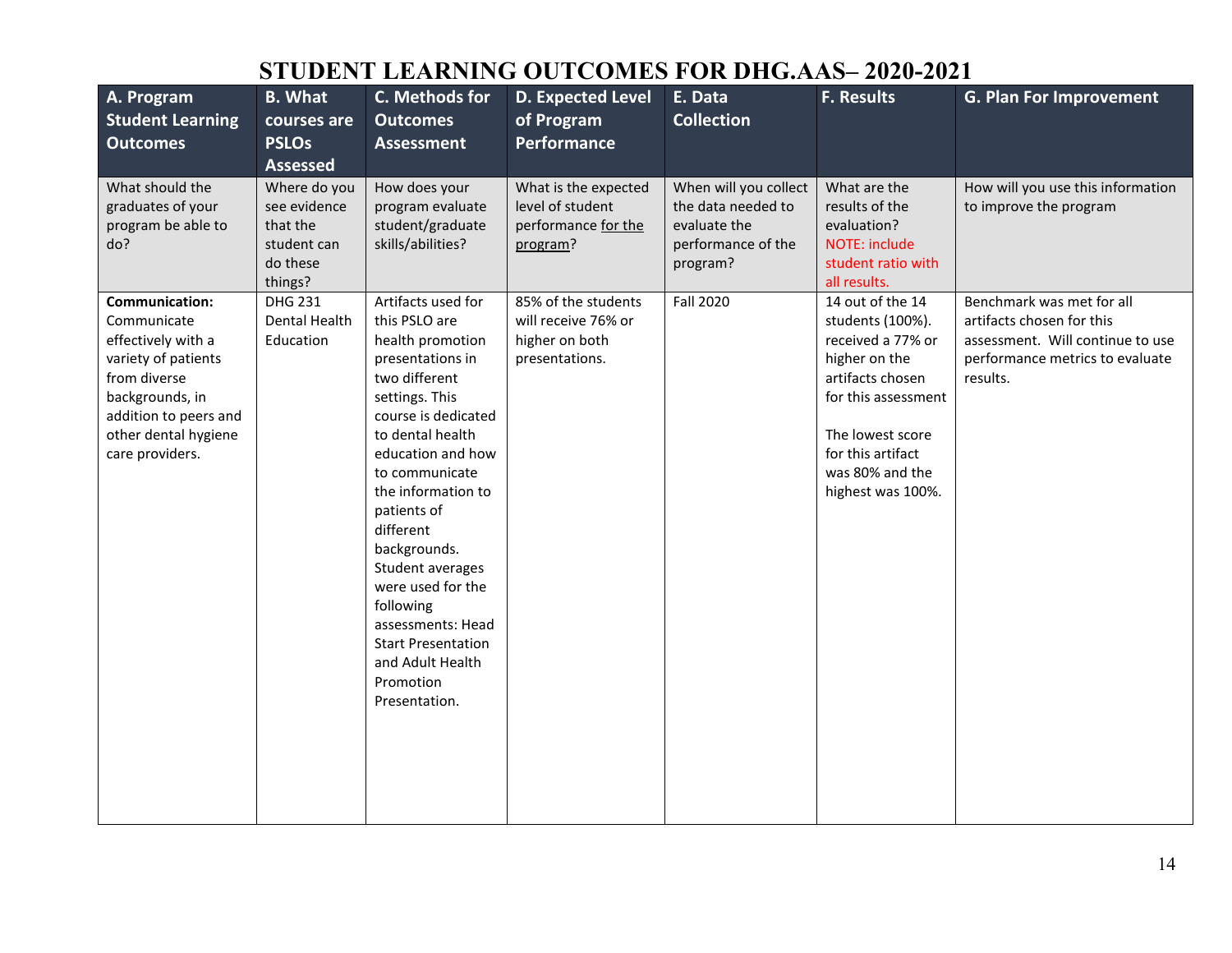| A. Program<br><b>Student Learning</b><br><b>Outcomes</b>                                                                                                                          | <b>B.</b> What<br>courses are<br><b>PSLOs</b><br><b>Assessed</b>               | C. Methods for<br><b>Outcomes</b><br><b>Assessment</b>                                                                                                                                                                                                     | <b>D. Expected Level</b><br>of Program<br>Performance                       | E. Data<br><b>Collection</b>                                                                  | <b>F. Results</b>                                                                                                                                                                                      | <b>G. Plan For Improvement</b>                                                                                                            |
|-----------------------------------------------------------------------------------------------------------------------------------------------------------------------------------|--------------------------------------------------------------------------------|------------------------------------------------------------------------------------------------------------------------------------------------------------------------------------------------------------------------------------------------------------|-----------------------------------------------------------------------------|-----------------------------------------------------------------------------------------------|--------------------------------------------------------------------------------------------------------------------------------------------------------------------------------------------------------|-------------------------------------------------------------------------------------------------------------------------------------------|
| What should the<br>graduates of your<br>program be able to<br>do?                                                                                                                 | Where do you<br>see evidence<br>that the<br>student can<br>do these<br>things? | How does your<br>program evaluate<br>student/graduate<br>skills/abilities?                                                                                                                                                                                 | What is the expected<br>level of student<br>performance for the<br>program? | When will you collect<br>the data needed to<br>evaluate the<br>performance of the<br>program? | What are the<br>results of the<br>evaluation?<br>NOTE: include<br>student ratio with<br>all results.                                                                                                   | How will you use this information<br>to improve the program                                                                               |
| Communication:<br>Communicate<br>effectively with a<br>variety of patients<br>from diverse<br>backgrounds, in<br>addition to peers and<br>other dental hygiene<br>care providers. | <b>DHG 243</b><br>Nutrition and<br>Dental Health                               | Artifact used for<br>this PSLO is a Diet<br>Diary, which is<br>used to help the<br>students<br>understand how to<br>communicate<br>nutritional needs<br>with patients.<br>Student averages<br>were used for the<br>following<br>assessment: Diet<br>Diary. | 85% of the students<br>will receive 76% or<br>higher.                       | <b>Fall 2020</b>                                                                              | 14 out of the 14<br>students (100%).<br>received a 77% or<br>higher on the<br>artifacts chosen<br>for this assessment<br>The lowest score<br>for this artifact<br>was 80% and the<br>highest was 100%. | Benchmark was met for all<br>artifacts chosen for this<br>assessment. Will continue to use<br>performance metrics to evaluate<br>results. |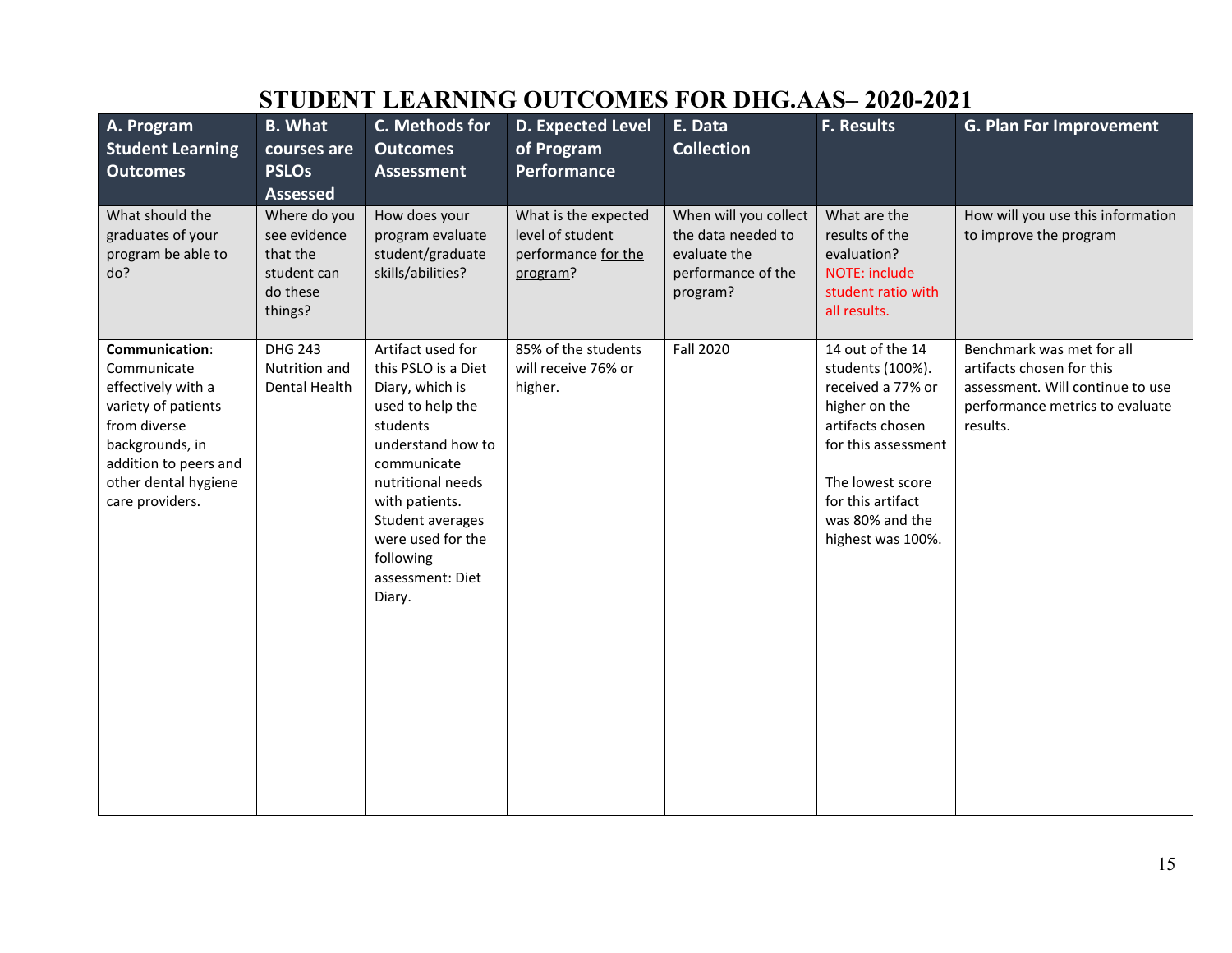| A. Program<br><b>Student Learning</b><br><b>Outcomes</b>                                                                                                                          | <b>B.</b> What<br>courses are<br><b>PSLOs</b><br><b>Assessed</b>               | C. Methods for<br><b>Outcomes</b><br><b>Assessment</b>                                                                                                                                            | <b>D. Expected Level</b><br>of Program<br>Performance                       | E. Data<br><b>Collection</b>                                                                  | F. Results                                                                                                                                                                                              | <b>G. Plan For Improvement</b>                                                                                                            |
|-----------------------------------------------------------------------------------------------------------------------------------------------------------------------------------|--------------------------------------------------------------------------------|---------------------------------------------------------------------------------------------------------------------------------------------------------------------------------------------------|-----------------------------------------------------------------------------|-----------------------------------------------------------------------------------------------|---------------------------------------------------------------------------------------------------------------------------------------------------------------------------------------------------------|-------------------------------------------------------------------------------------------------------------------------------------------|
| What should the<br>graduates of your<br>program be able to<br>do?                                                                                                                 | Where do you<br>see evidence<br>that the<br>student can<br>do these<br>things? | How does your<br>program evaluate<br>student/graduate<br>skills/abilities?                                                                                                                        | What is the expected<br>level of student<br>performance for the<br>program? | When will you collect<br>the data needed to<br>evaluate the<br>performance of the<br>program? | What are the<br>results of the<br>evaluation?<br>NOTE: include<br>student ratio with<br>all results.                                                                                                    | How will you use this information<br>to improve the program                                                                               |
| Communication:<br>Communicate<br>effectively with a<br>variety of patients<br>from diverse<br>backgrounds, in<br>addition to peers and<br>other dental hygiene<br>care providers. | <b>DHG 255</b><br><b>Clinical Dental</b><br>Hygiene III                        | Artifact used for<br>this PSLO is a<br>presentation on<br>special needs<br>patients. Student<br>averages were<br>used for the<br>following<br>assessment:<br><b>Special Needs</b><br>Presentation | 85% of the students<br>will receive 76% or<br>higher.                       | <b>Fall 2020</b>                                                                              | 12 out of the 13<br>students (92.3%).<br>received a 77% or<br>higher on the<br>artifacts chosen<br>for this assessment<br>The lowest score<br>for this artifact<br>was 73% and the<br>highest was 100%. | Benchmark was met for all<br>artifacts chosen for this<br>assessment. Will continue to use<br>performance metrics to evaluate<br>results. |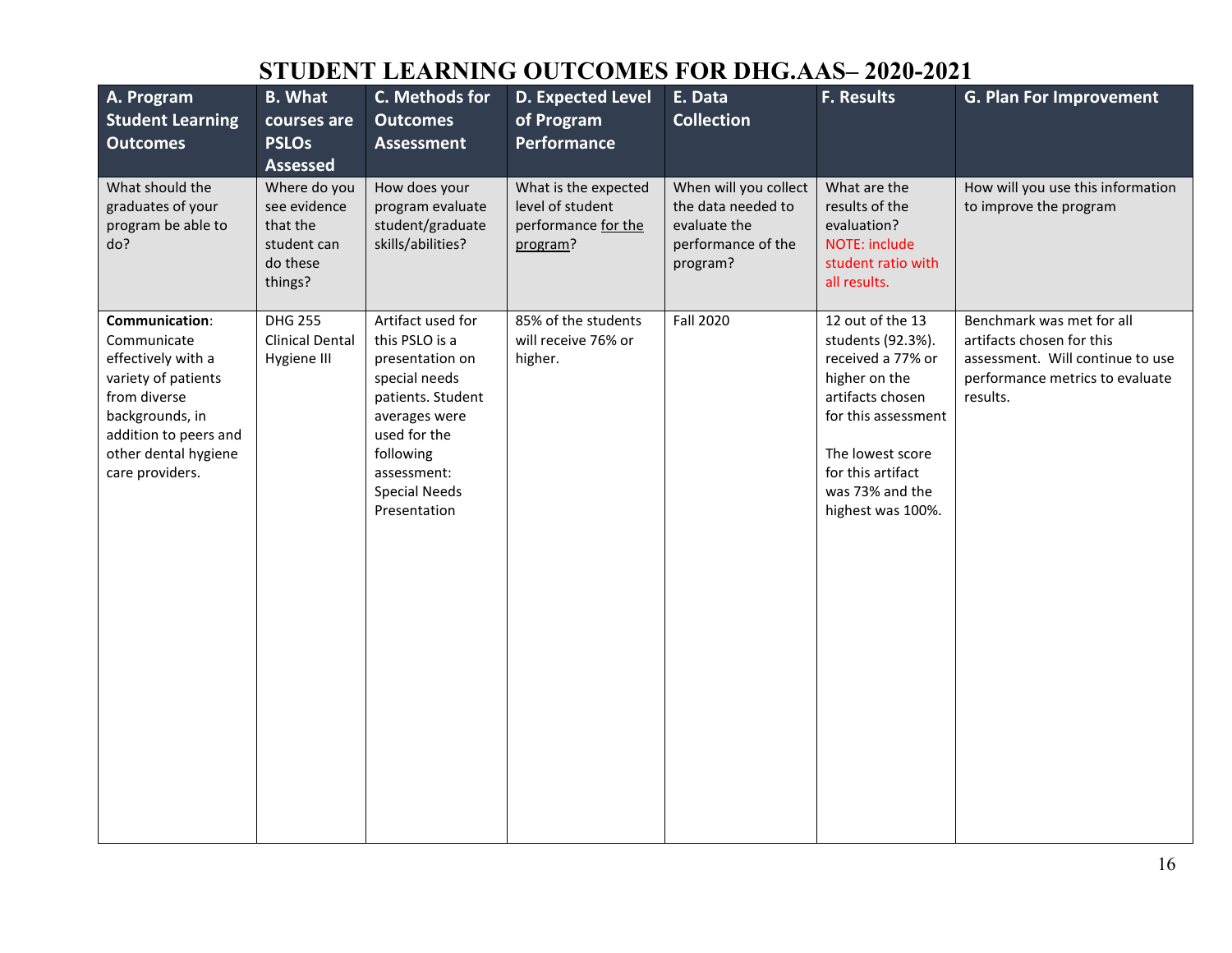| A. Program<br><b>Student Learning</b><br><b>Outcomes</b>                                                                                                                          | <b>B.</b> What<br>courses are<br><b>PSLOs</b><br><b>Assessed</b>               | C. Methods for<br><b>Outcomes</b><br><b>Assessment</b>                                                                                                                             | <b>D. Expected Level</b><br>of Program<br><b>Performance</b>                | E. Data<br><b>Collection</b>                                                                  | <b>F. Results</b>                                                                                                                                                                                     | <b>G. Plan For Improvement</b>                                                                                                            |
|-----------------------------------------------------------------------------------------------------------------------------------------------------------------------------------|--------------------------------------------------------------------------------|------------------------------------------------------------------------------------------------------------------------------------------------------------------------------------|-----------------------------------------------------------------------------|-----------------------------------------------------------------------------------------------|-------------------------------------------------------------------------------------------------------------------------------------------------------------------------------------------------------|-------------------------------------------------------------------------------------------------------------------------------------------|
| What should the<br>graduates of your<br>program be able to<br>do?                                                                                                                 | Where do you<br>see evidence<br>that the<br>student can<br>do these<br>things? | How does your<br>program evaluate<br>student/graduate<br>skills/abilities?                                                                                                         | What is the expected<br>level of student<br>performance for the<br>program? | When will you collect<br>the data needed to<br>evaluate the<br>performance of the<br>program? | What are the<br>results of the<br>evaluation?<br>NOTE: include<br>student ratio with<br>all results.                                                                                                  | How will you use this information<br>to improve the program                                                                               |
| Communication:<br>Communicate<br>effectively with a<br>variety of patients<br>from diverse<br>backgrounds, in<br>addition to peers and<br>other dental hygiene<br>care providers. | <b>DHG 265</b><br><b>Clinical Dental</b><br>Hygiene IV                         | Artifact used for<br>this PSLO is clinical<br>professionalism<br>assessment.<br>Student averages<br>were used for the<br>following<br>assessment:<br>Professionalism<br>Assessment | 85% of the students<br>will receive 76% or<br>higher.                       | Spring 2021                                                                                   | 14 out of the 14<br>students (100%).<br>received a 77% or<br>higher on the<br>artifacts chosen<br>for this assessment<br>The lowest score<br>for this artifact<br>was 86% and the<br>highest was 100% | Benchmark was met for all<br>artifacts chosen for this<br>assessment. Will continue to use<br>performance metrics to evaluate<br>results. |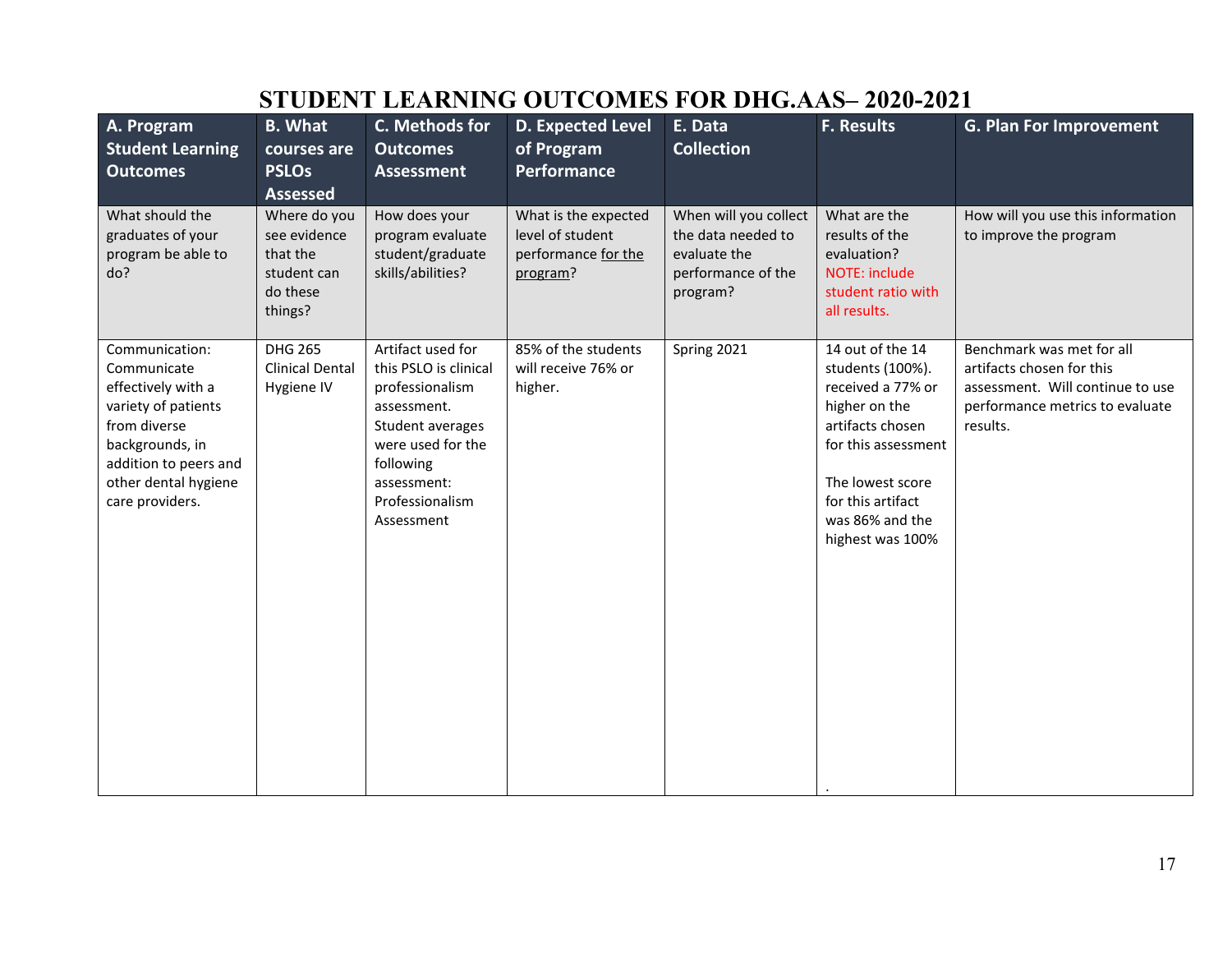#### **CONTINUOUS STUDENT IMPROVEMENT**

#### **This Cycle's Results and Comparison to Last Cycle's and Recommended Actions:**

Discussions were had last cycle to streamline curriculum competencies. Unfortunately, no curriculum changes occurred from last cycle due to significant staffing retirements and resignations which began in 2017. In May 2019, the department lost three out of four staff, leaving the director temporarily by herself to run the program. The college was able to hire two fulltime staff and some adjunct staff, but the department remained understaffed.

In the fall of 2020, the program director resigned and a new director was not located to start working until January 2021. In 2020, the dental department also experienced the same challenges that many others experienced, due to COVID. Courses that are designed to be taught through hands-on training were taught online and students were not able to obtain the same clinical experiences previous classes received. As of summer 2021, the program is working on getting through some of the COVID related delays and getting back up to fully staffed status. New staff have been hired, so Fall 2021 will be the first time this program has been fully staffed since May 2019.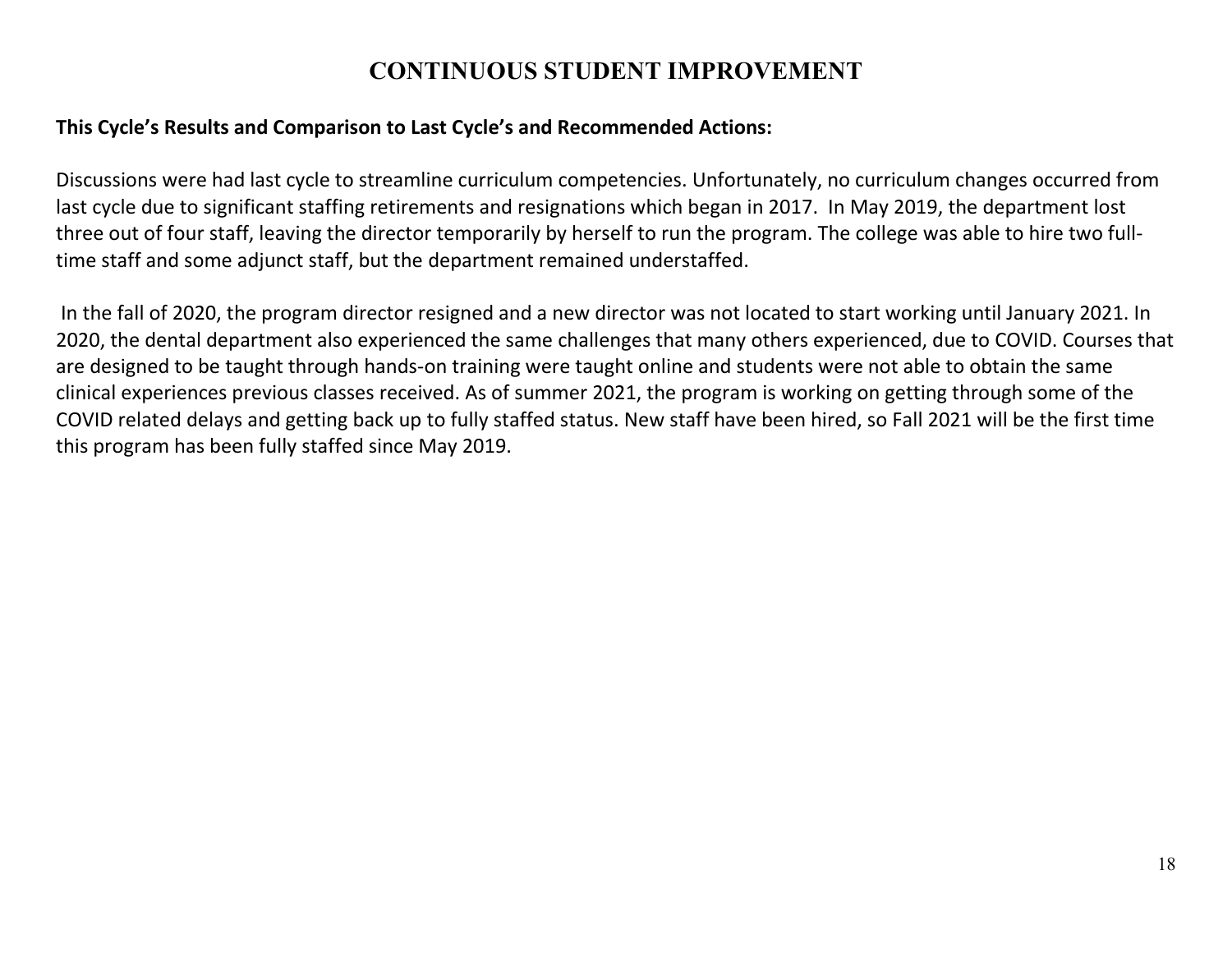#### **PROGRAM VITAL STATISCS**

|                   | Indicator                 |             |           | <b>Trend Analysis</b>                                                                                                                                                                                                  | <b>Action Plans</b>                                                                                                                                                                    |
|-------------------|---------------------------|-------------|-----------|------------------------------------------------------------------------------------------------------------------------------------------------------------------------------------------------------------------------|----------------------------------------------------------------------------------------------------------------------------------------------------------------------------------------|
| 29.5              | <b>Program Enrollment</b> |             |           | Program enrollment decreased<br>from 29 in 2019-2020 to 27 in 2020-<br>2021. This was due to one incoming<br>student forfeiting their spot in the<br>program one week before the<br>program began, which did not leave | We changed our weighted<br>entry standards for the 2021-<br>2022 cohort cycle, to ensure<br>proper screening occurred to<br>ensure the best candidates<br>are selected to maintain the |
| 29                |                           |             |           | us with enough time to find a<br>replacement. We also lost one                                                                                                                                                         | maximum level of<br>enrollment.                                                                                                                                                        |
| 28.5              |                           |             |           | student for reasons outside of our                                                                                                                                                                                     |                                                                                                                                                                                        |
| 28                |                           |             |           | control.                                                                                                                                                                                                               |                                                                                                                                                                                        |
| 27.5              |                           |             |           |                                                                                                                                                                                                                        |                                                                                                                                                                                        |
| 27                |                           |             |           |                                                                                                                                                                                                                        |                                                                                                                                                                                        |
| 26.5              |                           |             |           |                                                                                                                                                                                                                        |                                                                                                                                                                                        |
| 26                |                           |             |           |                                                                                                                                                                                                                        |                                                                                                                                                                                        |
| 25.5              |                           |             |           |                                                                                                                                                                                                                        |                                                                                                                                                                                        |
| 25                |                           |             |           |                                                                                                                                                                                                                        |                                                                                                                                                                                        |
| 24.5<br>2017-2018 | 2018-2019                 | ■ 2019-2020 | 2020-2021 |                                                                                                                                                                                                                        |                                                                                                                                                                                        |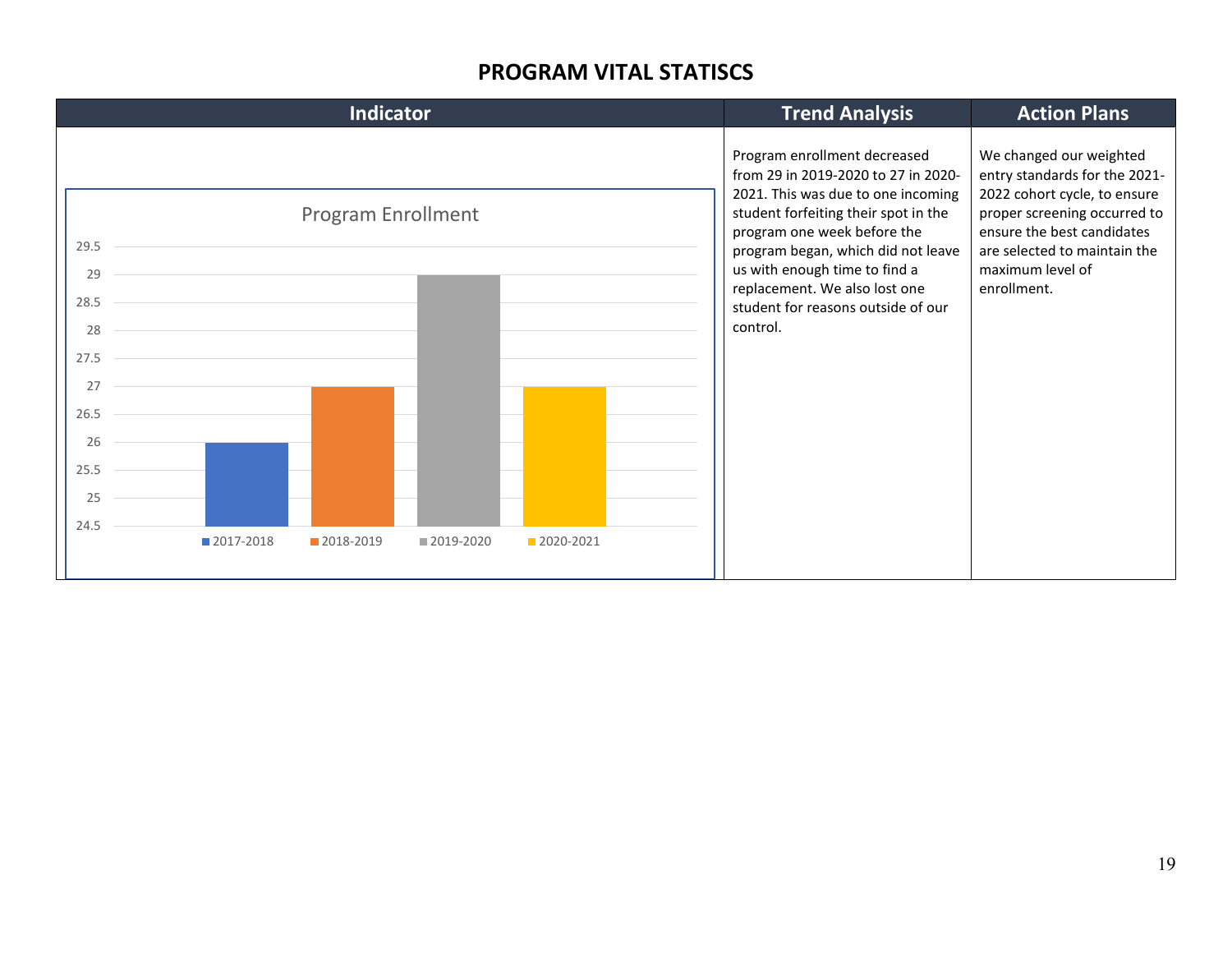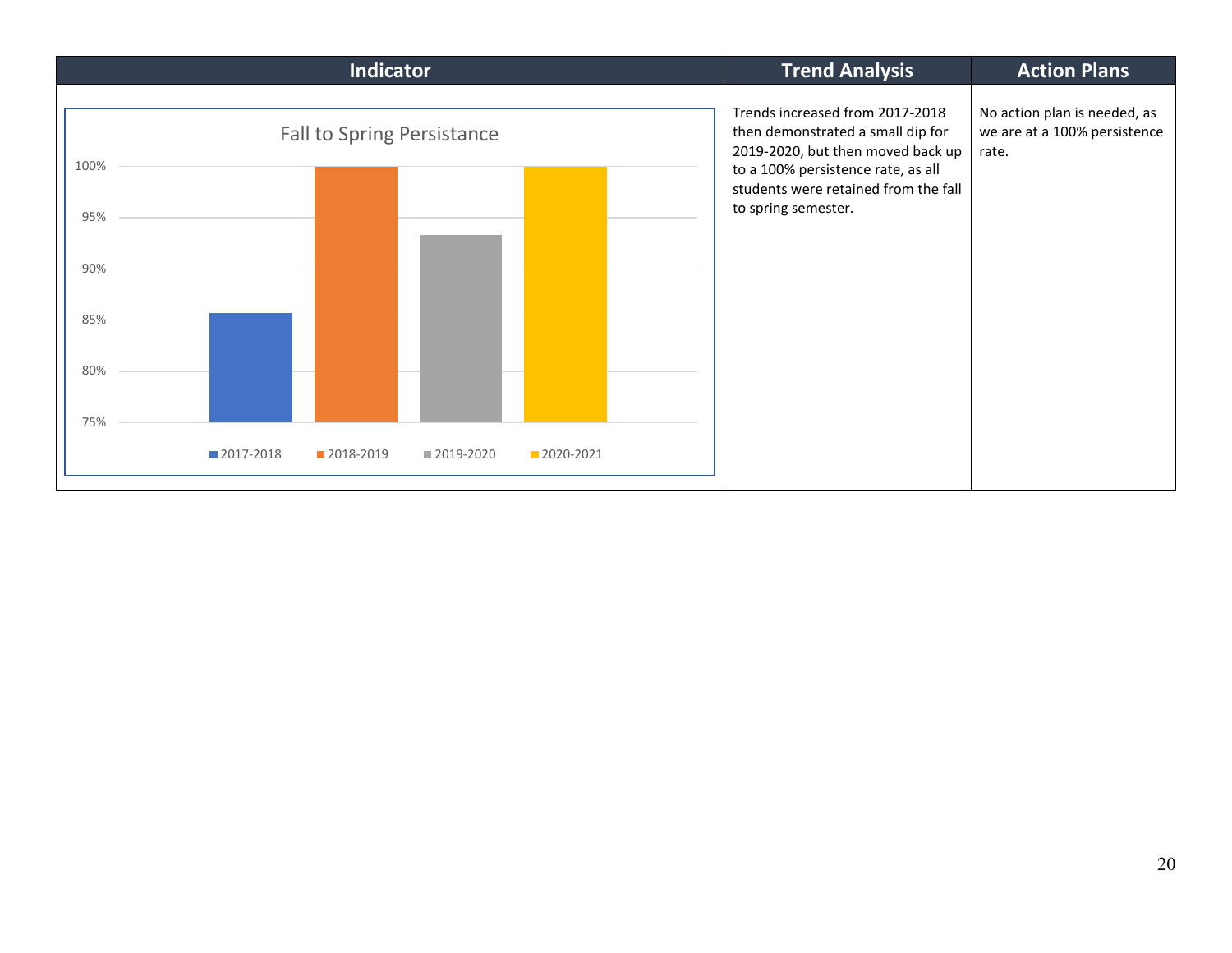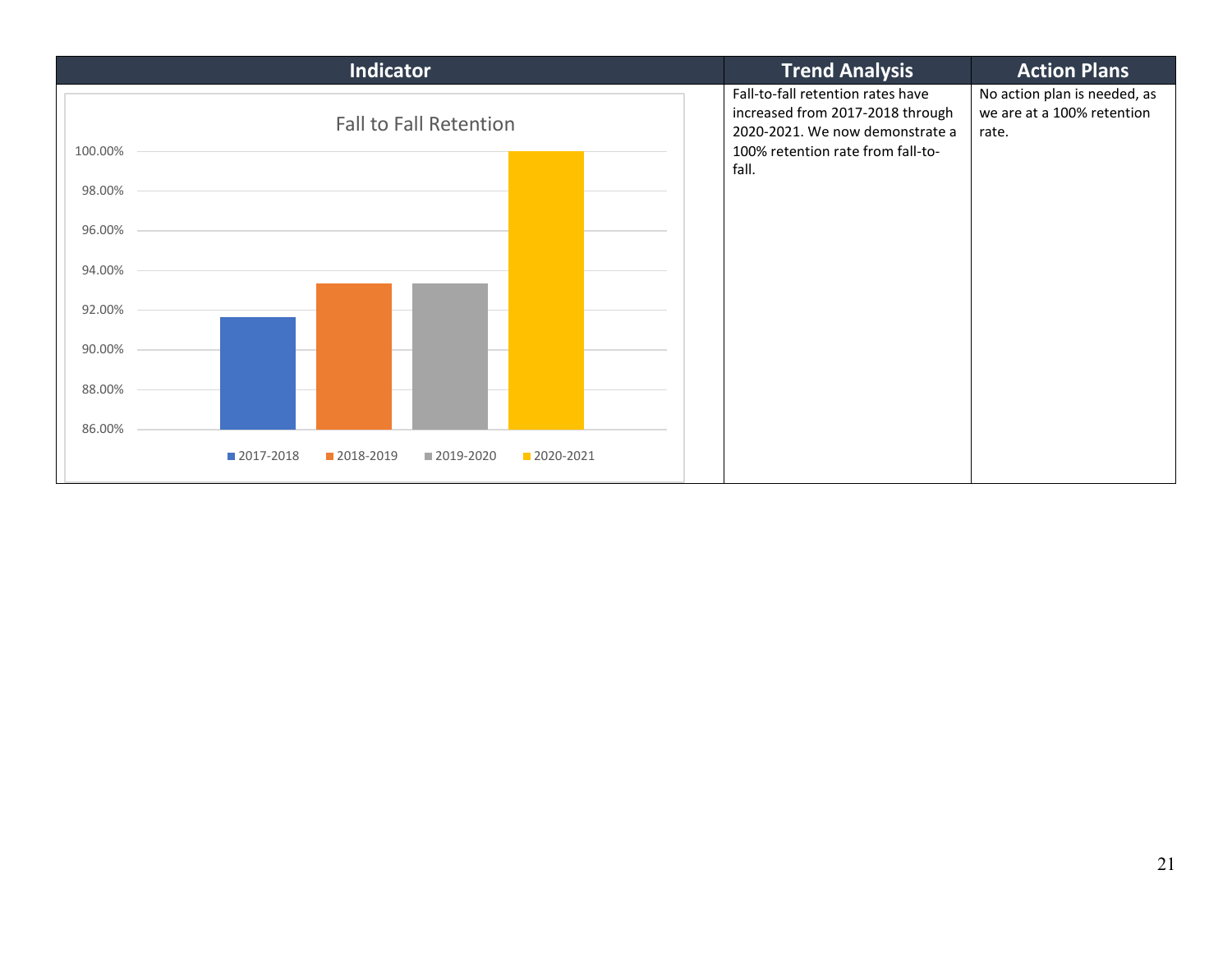